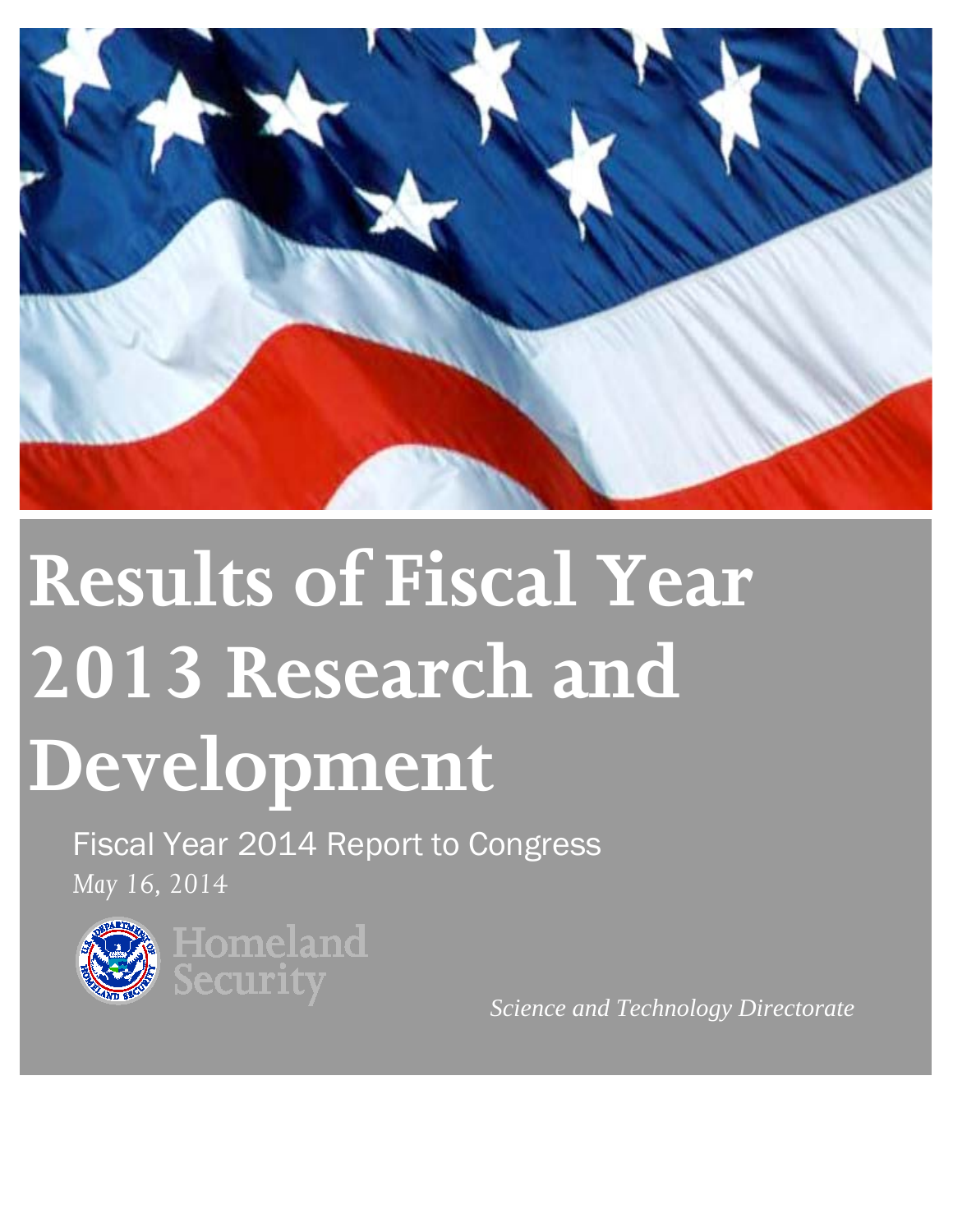# Message from the Under Secretary for Science and Technology

I am pleased to submit the following report, "Results of Fiscal Year 2013 Research and Development," which has been prepared by the Science and Technology Directorate (S&T).

This report was prepared pursuant to language in the Senate Report 113-77 accompanying H.R. 2217, enacted as Division Department of Homeland Security Appropriations Act of the Consolidated Appropriations Act, 2014 (Pub.L. No. 113-76).

Pursuant to language in the Senate Report, this report is being provided to the following Members of Congress:



The Honorable John R. Carter Chairman, House Appropriations Subcommittee on Homeland Security

The Honorable David E. Price Ranking Member, House Appropriations Subcommittee on Homeland Security

The Honorable Mary L. Landrieu Chairman, Senate Appropriations Subcommittee on Homeland Security

The Honorable Dan Coats Ranking Member, Senate Appropriations Subcommittee on Homeland Security

Inquiries related to this report may be directed to me at (202) 254-6033 or to the Department's Acting Chief Financial Officer.

Sincerely,

 $\mathbf{i}$ 

Reginald Brothers, Ph.D. Under Secretary for Science and Technology Department of Homeland Security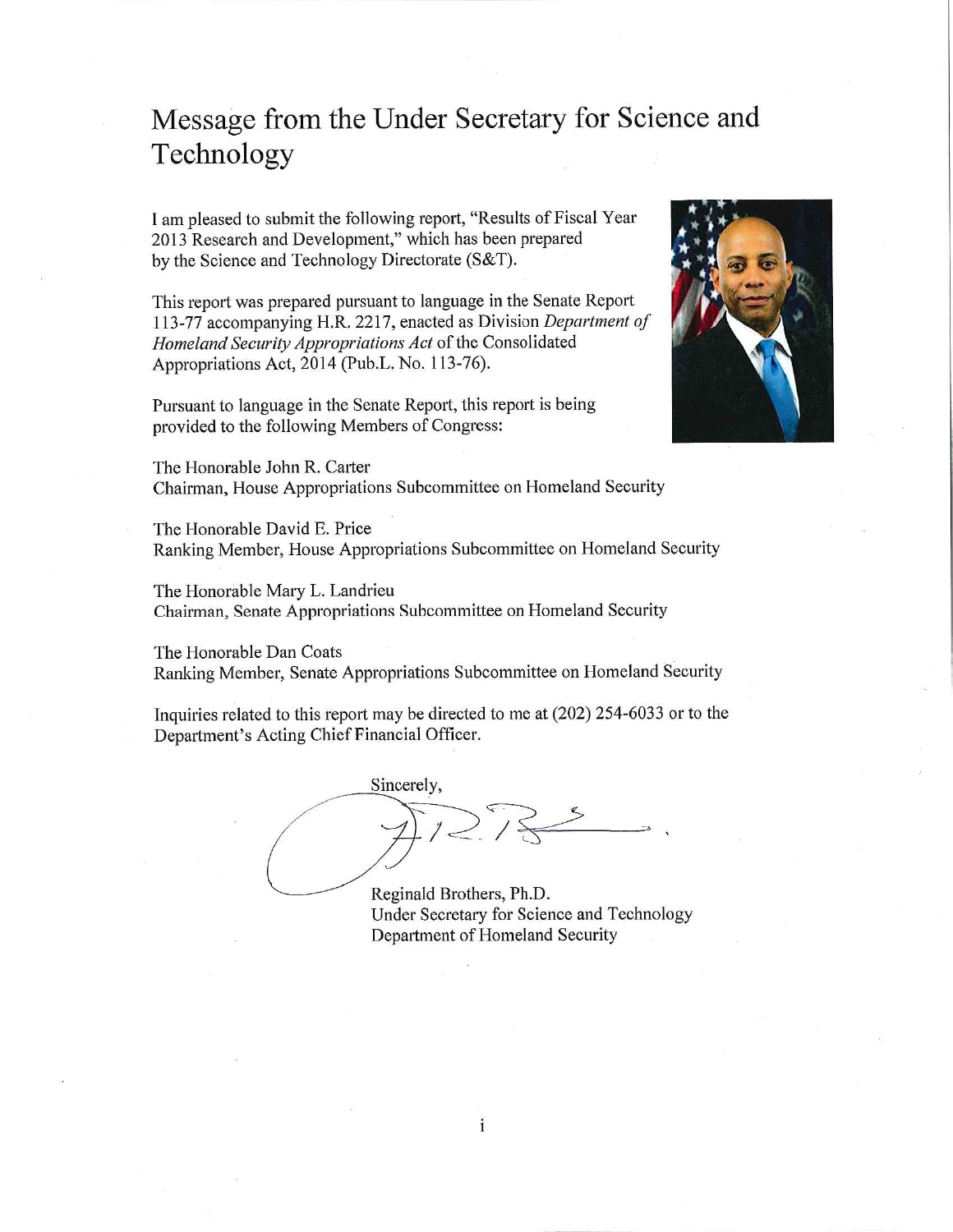

# Results of Fiscal Year 2013 Research and Development

# Table of Contents

| I.   |                                        |
|------|----------------------------------------|
| II.  | FY 2013 Research & Development Results |
| III. |                                        |
| IV.  |                                        |
| V.   |                                        |
| VI.  |                                        |
|      |                                        |
|      |                                        |
|      |                                        |
|      |                                        |
|      |                                        |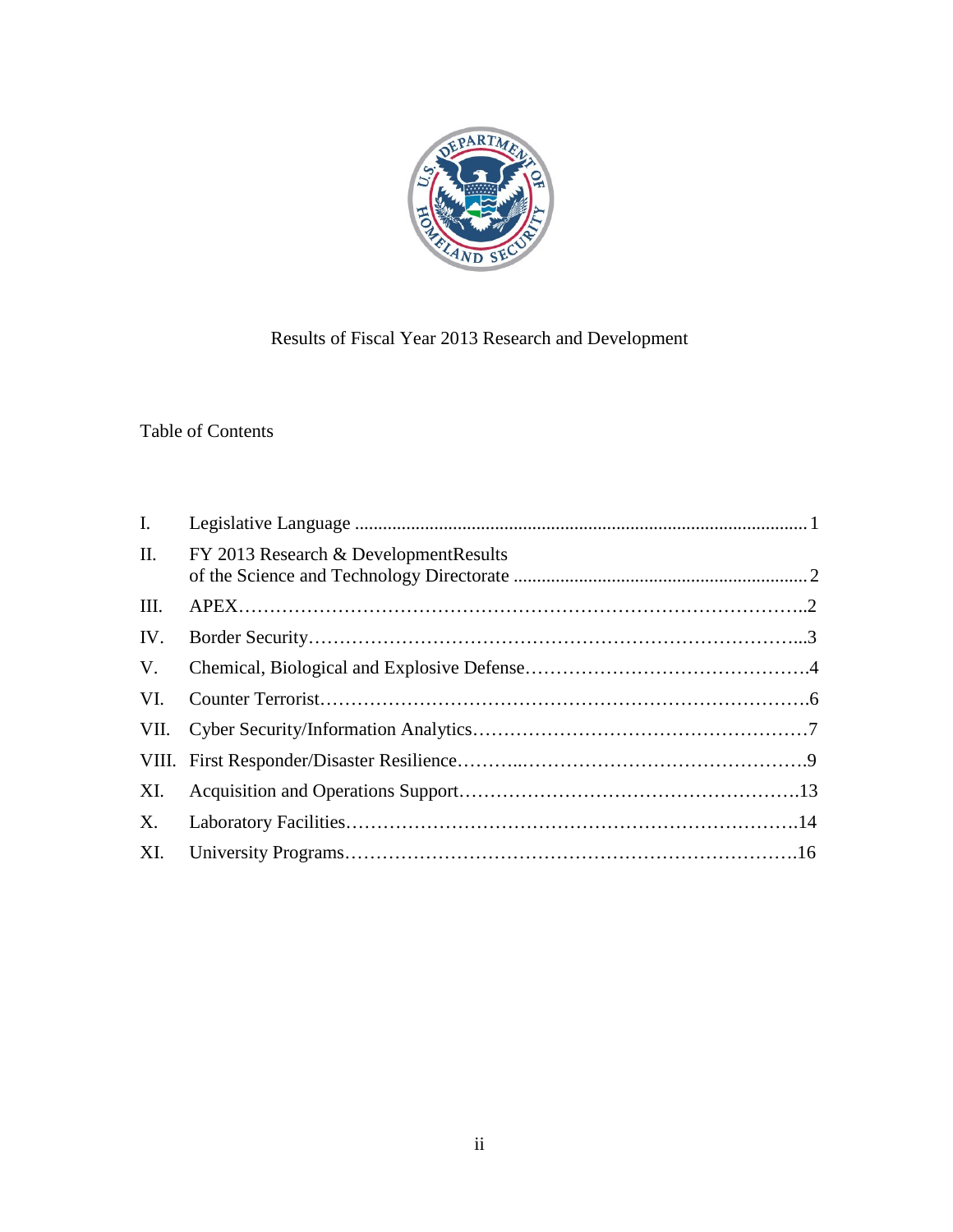# **I. Legislative Requirement**

This report was prepared pursuant to language in the Senate Report 113-77 accompanying H.R. 2217, enacted as Division *Department of Homeland Security Appropriations Act of the Consolidated Appropriations Act, 2014* (Pub.L. No.113-76).

The Senate Report states:

\*\*\*

# REPORTING REQUIRMENTS

S&T is directed to continue to provide the following:

--a report on results of its research and development for the prior fiscal year.

\*\*\*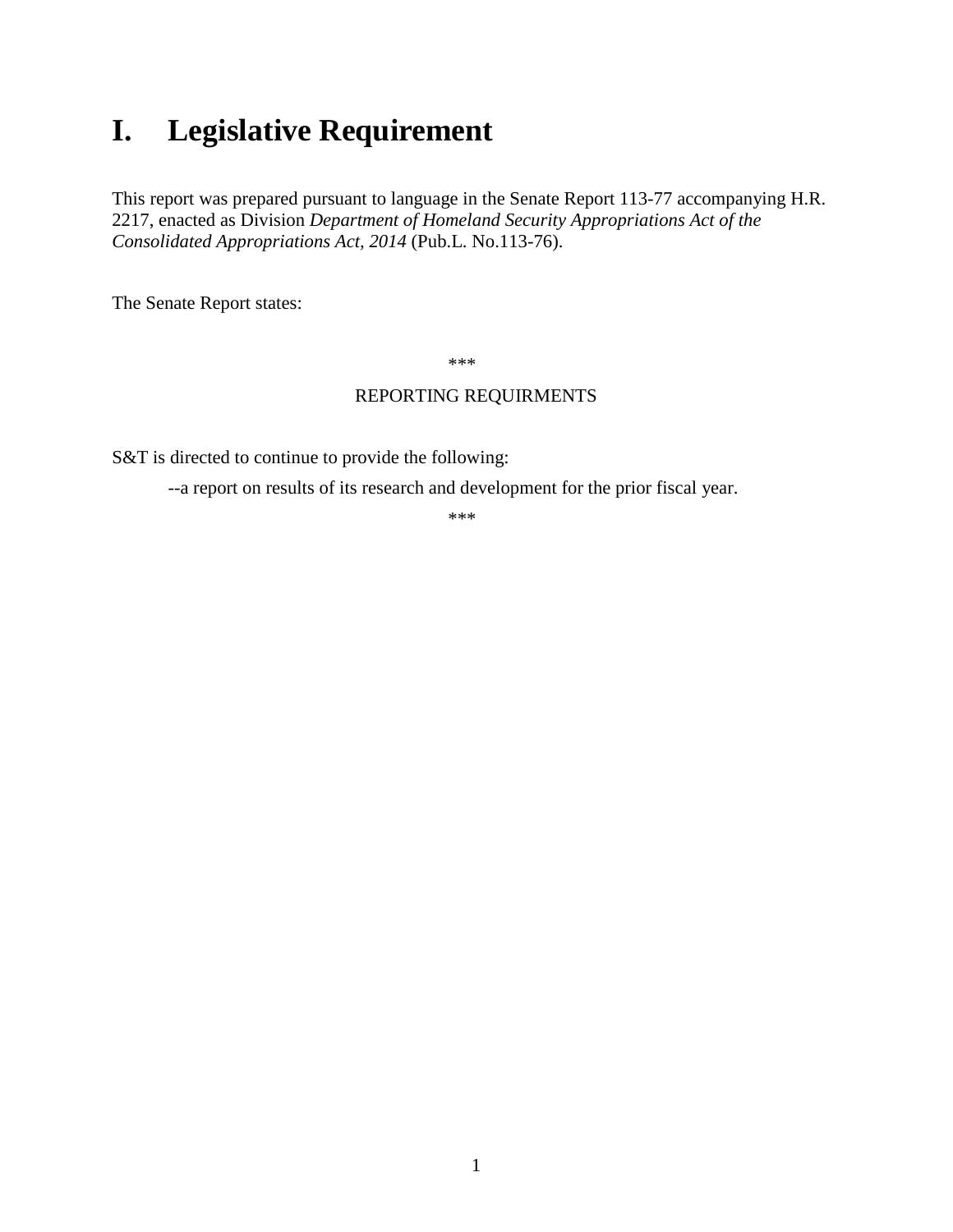# **II. FY 2013 Research & Development Results of the Science and Technology Directorate**

This report was prepared pursuant to language in the Senate Report 113-77 accompanying the Fiscal Year (FY) 2014 *Department of Homeland Security Appropriations Act* (P.L. 113-76), to provide information concerning the results of Research and Development for the Department of Homeland Security's (DHS) Science and Technology Directorate (S&T) that occurred in the prior fiscal year.

S&T's support to the Department and Homeland Security Enterprise focuses not just on delivery of individual technologies but on development of broader operational capabilities. Our efforts are guided by strong partnerships with end users and operators in developing scientificallyinformed, analytically-based operational capabilities across four different types of activities: new technological capabilities and knowledge products, process enhancements and efficiencies, acquisition support and operational analysis, and understanding of homeland security risks and opportunities.

The following are the results for FY 2013 organized by S&T budget thrust areas:

# **III. APEX**

**Project:** Science and Technology Operational Research Enhancement Program **End User:** United States Secret Service (USSS) **Result:**

Delivered ION II (Knowledge Product) – ION II assessed the impact of threats identified in ION I. In 2011, Project ION I evaluated the detection capabilities of current x-ray technologies against threats that pose a danger to homeland security. Project Ion I revealed explosive threats that are difficult to detect with today's state-of-the-art X-ray screening systems.

Delivered operational baseline modeling of the USSS travel scenario that has over 1,000+ operational nodes, characterized as the intersection of process, persons and/or technologies, several alternative operational scenarios, supporting documentation for operating and maintaining the model, and training to the transition partners. This allowed the USSS to assess changes to operational processes as well as varying threat levels with respect to these changes.

Delivered two SNOOPY systems – a light weight anomaly detection tool that allows for greater sensor range and penetration, supports real-time viewing of images, and provides a library of common threat items for reference. The project also added simulated structures to an existing test facility to simulate threats for use in future projects and for end user operational threat analysis. SNOOPY was delivered in March 2013 and the end-user stated that it is used in current operations.

Delivered 10 ARMOR wall kits designed to meet and exceed USSS portability, ballistic, and weight requirements. It is designed as a system of panels arranged for blast mitigation that can be used singularly or inter-connected to adapt to the configurations of changing public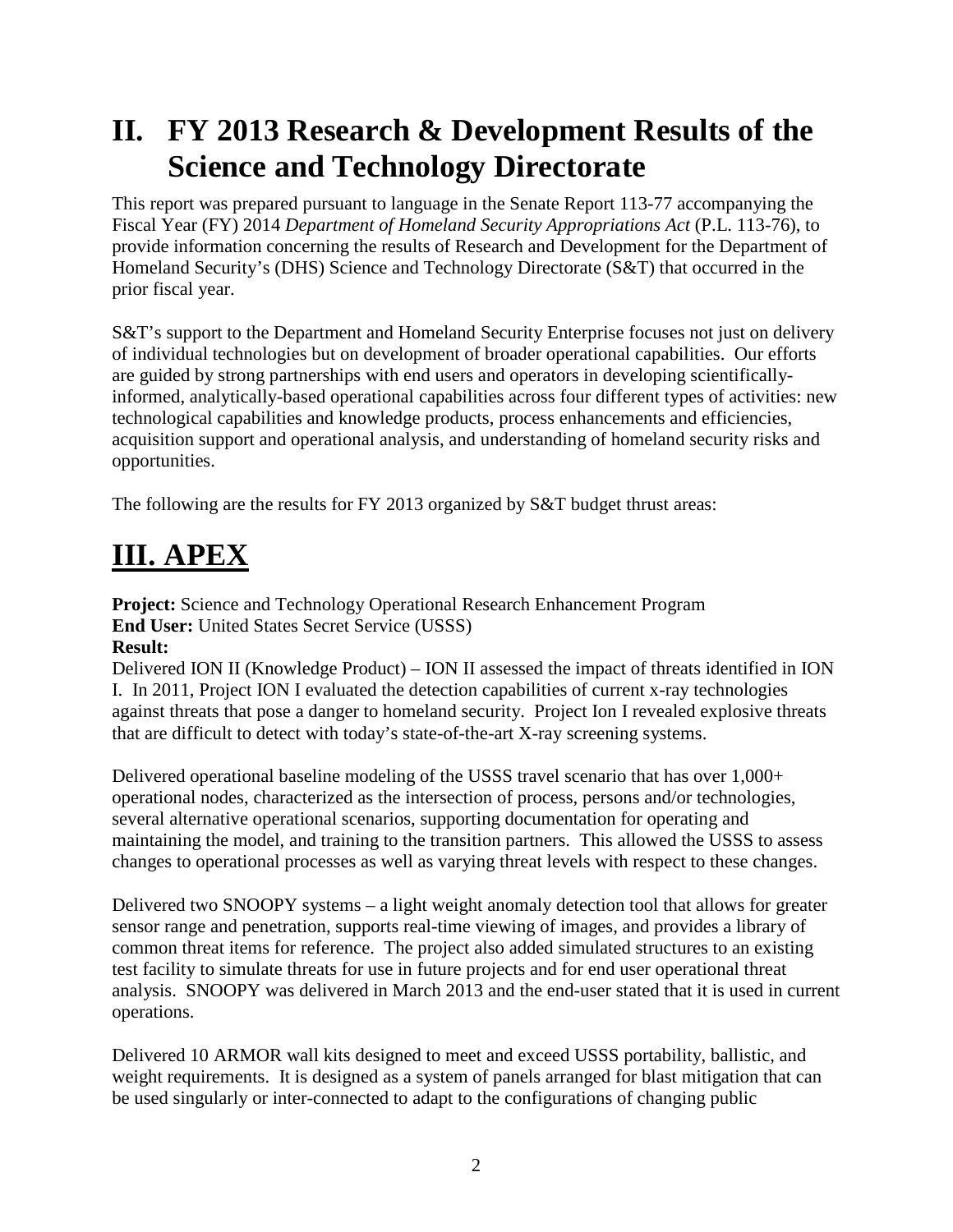environments including erecting a four-sided room made of ballistic shielding. In certain situations, it can be used in place of heavier, more expensive and fragile shielding, enabling protection in more locations and scenarios. The project executed, from contract award to delivery, in 10 months.

Delivered six Universal Night Sights – a high-resolution, clip-on night vision weapon sight that mounts on an existing scope, adding combined night vision and thermal viewing capabilities to counter sniper team rifles without the need to recalibrate the weapon. The project executed, from contract award to delivery, in 12 months.

Delivered 13 LOOXCIE systems – an easily deployable video surveillance system that is less expensive and more advanced than legacy systems. Legacy unit costs are \$30,000 per kit. A LOOXCIE kit is about \$10,000. It is a user-friendly, light weight, hand-carried, secure, selfcontained, wireless video "kit" developed with the USSS mission in mind. S&T modified LOOXCIE, Inc.'s commercially available camera system to meet USSS's range, environment, and wireless security requirements. The project executed in 12 months, leveraging \$900,000 of Intelligence Community funding.

Delivered Modular Vehicle Power Amplifier that provides four times greater coverage than current system capabilities, allows operators to be selective in operation, and reduced operations and maintenance costs.

# **IV. Border Security**

**Project:** Decision Support System for Water Infrastructure Security (DSS-WISE) **End Users:** Dam and transportation owners and operators, United States Coast Guard (USCG), National Protection and Programs Directorate (NPPD), U.S. Navy, port owners, and chemical sectors will benefit from the data generated

**Result:** Delivered the DSS-WISE Modeling & Simulation tool. NPPD Infrastructure Protection Division's Dam Sector is currently using DSS-WISE to model and simulate dam/levee breach floods, fluvial floods, storm/tidal surges, landslide waves, and the consequences on the surrounding infrastructure.

**Project:** Port and Coastal Surveillance Improvement

**End Users:** USCG, Customs and Border Protection (CBP)

**Result:** Increased the availability of actionable maritime law enforcement information to CBP, USCG and other federal, state, local, and international law enforcement agencies that will improve their interdiction rate. The resulting capability has been installed/piloted at CBP's Air Marine Operations Center (AMOC) located at March Air Reserve Base in Riverside, California, since December 2012 and USCG is looking to integrate it into their West Coast operations in FY 2014.

**Project:** Smart Chart/Automated Identification System (AIS) Class E **End User:** Public (Primarily, the recreational boating community) **Result:** Smart Chart AIS is a reference implementation app for smart phones that is available for free on Android (over 19,500 downloads). Roll-out of the free app for the iOS operating system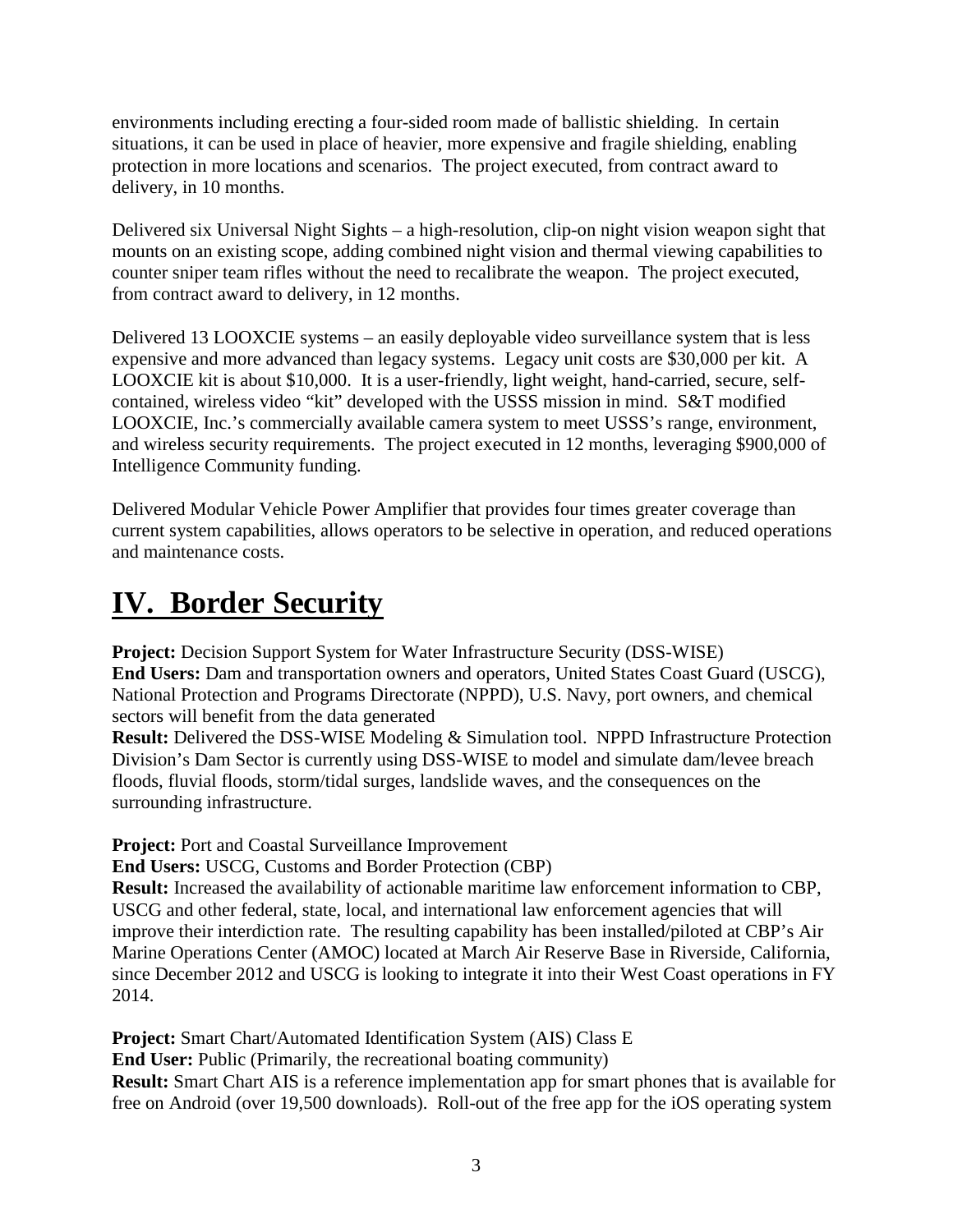is anticipated in the  $3<sup>rd</sup>$  quarter, FY14. The app allows the boating public to self-identify over the cellular network to the USCG and other boaters improving situational awareness. Additional features include Augmented Reality (the graphical overlay of information such as nautical markers on a live display screen), access to NOAA charts online, live weather radar, access to the user-maintained cruising database Active Captain, and chat with other Smart Chart AIS users. This app increases safety for the recreational boater while also improving situational awareness of the USCG, CBP, and other DHS, federal, state, tribal, and local law enforcement elements.

# **Project:** Safe Quick Undercarriage Immobilization Device (SQUID)

# **End Users:** CBP, law enforcement, first responders

**Result:** Developed the prototype and user requirements for the SQUID program that resulted in successful Small Business Innovation Research transition of two commercially available, remotely operated vehicle immobilization devices: Nighthawk® and Pit-BUL®. Nighthawk® is a remote controlled spike strip disguised as a small suitcase, while the Pit-Ballistic Undercarriage Lanyard, or PitBUL®, can be placed near the gate of a facility for automatic deployment if crossed. Forty-eight Nighthawk® and five Pit-BUL® devices were procured by CBP increasing the safety of border agents and first responders by placing them at a safe distance away from the path of a vehicle being disabled.

# **V. Chemical, Biological and Explosive Defense**

# **Project:** Bioassays

**End Users:** DHS Office of Health Affairs (OHA); Department of Defense (DoD), Department of Health and Human Services (HHS), United States Postal Service , Department of Justice (DOJ) **Result:** Delivered two Public Health Actionable Assays for rapid ricin and *Francisella tularensis* detection and characterization assays to the Centers for Disease Control and Prevention (CDC) Laboratory Response Network. Delivered two First Responder Actionable Assays, one for rapid abrin toxin detection, and one for rapid ricin detection to S&T's First Responder Group (FRG) and the System Assessment and Validation for Emergency Responders Program.

**Project:** Integrated Chemical Biological Radiological Nuclear (CBRN) Terrorism Risk Assessment

**End Users:** HHS, DHS NPPD, DHS OHA, Transportation Security Agency (TSA), DHS Office of Intelligence and Analysis (I&A), DoD, Department of Agriculture (USDA), Office of the Director of National Intelligence, the Federal Emergency Management Agency (FEMA), Federal Bureau of Investigation (FBI), CDC

**Result:** Delivered the Integrated CBRN Terrorism Risk Assessment (ITRA) to the Interagency, which drives medical countermeasure development and the \$2 billion national strategic stockpile maintained by HHS. DHS also used the results of the ITRA program to conduct an assessment of the terrorism risk from chemical, biological, radiological, and explosive agents to the mail as applied to the Consolidated Remote Delivery Site mail screening facility.

**Project:** Canine Explosive Detection

**End Users:** TSA, Federal Protective Service (FPS), First Responders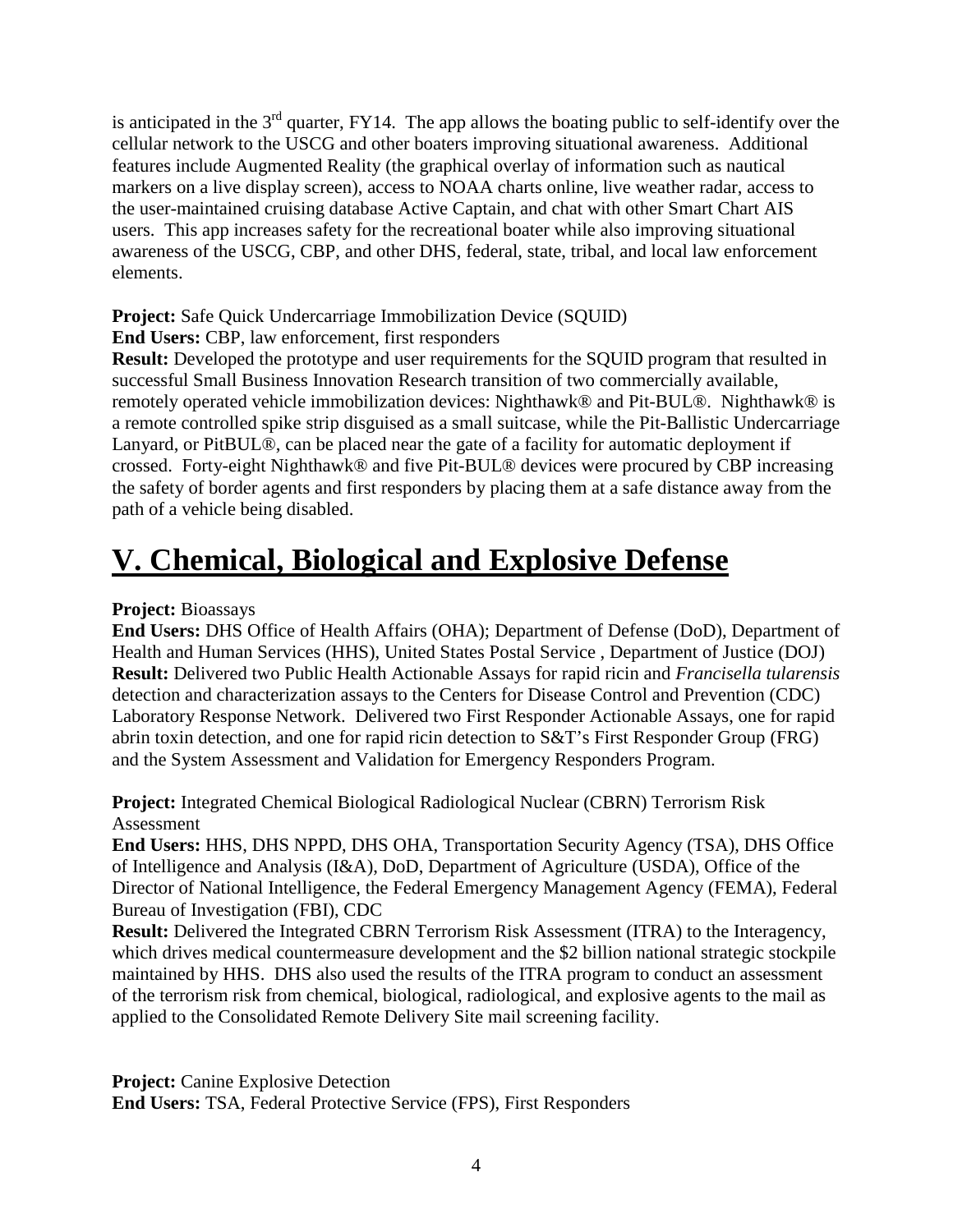**Result:** Transitioned Home Made Explosive (HME) training aids for Explosive Detection Dogs (EDD) to TSA and the greater Homeland Security Enterprise. These training aids, having undergone extensive laboratory analysis and performance assessments with EDD teams (federal, state, local, and commercial security organizations), are proving to be highly effective. The aids are safe, reliable, inexpensive, and have a long shelf-life, thereby enabling the EDD handlers to expose their canines to HME odors on a regular basis.

#### **Project:** Next Generation Passenger Check Point

#### **End Users:** TSA

**Result:** Delivered the Digital Imaging and Communications in Security (DICOS) Standard to provide common data formats for TSA screening equipment. DICOS enables security screening components (software, detection algorithms) and systems (hardware) to have standard interfaces for images and data. This allows TSA and other screening system users to quickly plug in more effective or updated software and algorithms in response to new threats. This supports TSA's need to standardize equipment interfaces and file formats across proprietary vendor systems. The modularization and standardization of transportation security equipment will allow third party developers to participate in the enhancement of security capabilities and reduce overall operating and maintenance costs for TSA. Covered equipment includes checked and carry-on X-ray systems, personnel screening systems, and trace detection systems. Two versions of DICOS were written and approved by a consortium of the National Electrical Manufacturers Association, Battelle, TSA equipment vendors and subject matter experts. The DICOS standard can be used as the basis for TSA's common element architecture initiatives including, in the short term, a common user interface that can be applied to all similar screening equipment. Future TSA acquisitions will include the DICOS standard image format as a requirement.

#### **Project:** Predictive Screening

#### **End Users:** TSA, CBP

**Result:** Transitioned software supporting a real-time information sharing and data recording capability for TSA Behavior Detection Officers (BDO). Presently, TSA BDOs manually record observed suspicious passenger behavior and at the end of their shift transfer the information to the Screening Passenger by Observation Technique (SPOT) Referral Report and other select reporting data bases. This administrative recording and transcription process takes 20 to 30 minutes per BDO per day and increases the opportunity for data entry errors. S&T's transitioned software provides BDO the ability to directly enter data into a secure application on their phone (Government Provided Equipment) at the time of observation. This capability eliminates the requirement for multiple manual data transcriptions and reduces the time required for administrative record keeping, and improves data integrity. TSA estimates that the real-time Risk Information Sharing Environment (RrISE) will save approximately 20 to 30 minutes per BDO per day. When fully deployed, this estimated cost off-set is projected to be from 112 to 168 fulltime equivalents per year.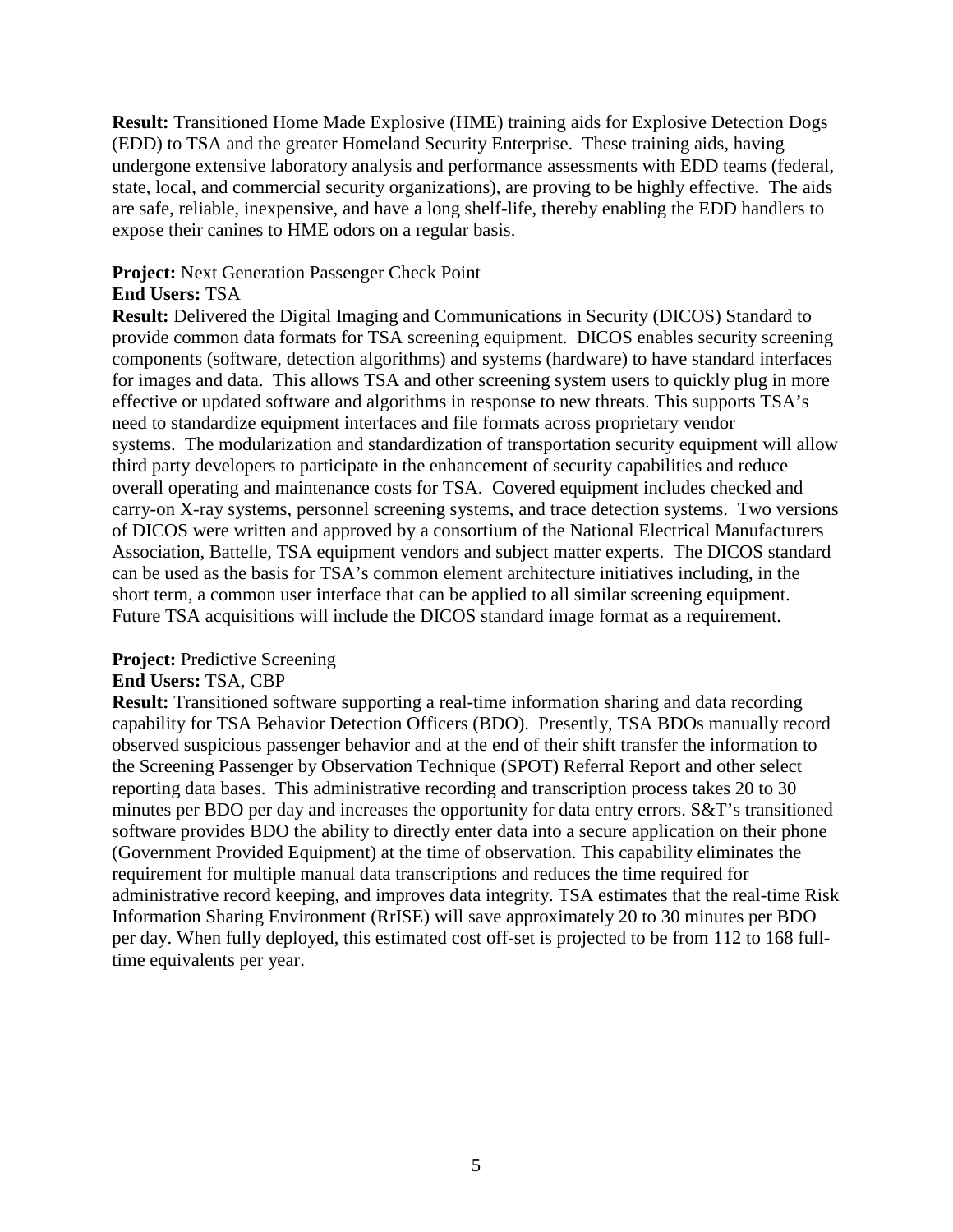# **VI. Counter Terrorist**

# **Project:** Home Made Explosive Characterization

**End Users:** TSA, FPS, USSS

**Result:** Provided TSA with X-ray signature data to assist TSA in setting requirements for their current acquisition of airport screening technologies. The delivery of five new HME detection windows for checked baggage screening was the culmination of two years of HME characterization, development of safety and synthesis protocols, and substantial vendor data collection and algorithm development efforts by industry. S&T's Explosives Division worked with TSA to implement the new detection windows and has continued efforts to add additional detection windows that will be delivered in FY 2014.

# **Project:** Actionable Indicators and Countermeasures

**End User:** United States Citizenship and Immigration Services (USCIS), Office of the Counterterrorism Coordinator, I&A, DHS Office of Policy (PLCY), state, and local law enforcement, DHS Office of Civil Rights and Civil Liberties **Result:** Resilient Systems Division's Actionable Indicators and Countermeasures Project is developing what will be the most comprehensive and accessible open source database on Terrorism and Extremist Violence in the United States (TEVUS). This effort, which is integrating and expanding four existing databases, will include data on more than 2,800 terrorist incidents, 3,000 precursor activities, 1,000 perpetrators, and 3,000 extremist crimes. End users will access TEVUS data through an easy-to-use portal that includes graphing, mapping, and analysis functions, allowing them to conduct more sophisticated, accurate, and efficient analyses of trends in extremist violence. They will be able to search information by locations, events, and perpetrators, as well as a range of other attributes. In November 2013, the preliminary TEVUS portal was demonstrated to a group of end users to solicit input on how best to shape it to address their needs.

# **Project:** Risk Prediction

# **End User:** CBP

**Result:** Delivered the Automated Threat Detection Software to the CBP National Targeting Center. This software provides near real-time analysis of CBP's Automated Targeting System to identify potential threats across 20 attributes. The previous CBP process to adjudicate potential threats required analysts to manually select and search data sets for each high risk traveler identified by the CBP Automated Targeting System. This process exceeded one hour per high risk passenger, but S&T's software cuts time requirements approximately ten-fold through automated identification, consolidation, and alert of potential threat indicators to CBP analysts. The S&T transitioned software also provides CBP the added capability of automatically identifying "known" and "covert" co-travelers of potential threats. CBP is funding the integration of the S&T transitioned software into their Unified Passenger suite of tools.

# **Project:** Biometric Detector

# **End Users:** CBP, USCIS

**Result:** Delivered the ten-print slap-capture fingerprint sensor and related data sharing tools, test programs, and quality metrics. Cross Match Technologies, Inc., the vendor of the Guardian tenprint device, recently reported that more than 50,000 units are in use worldwide in embassies,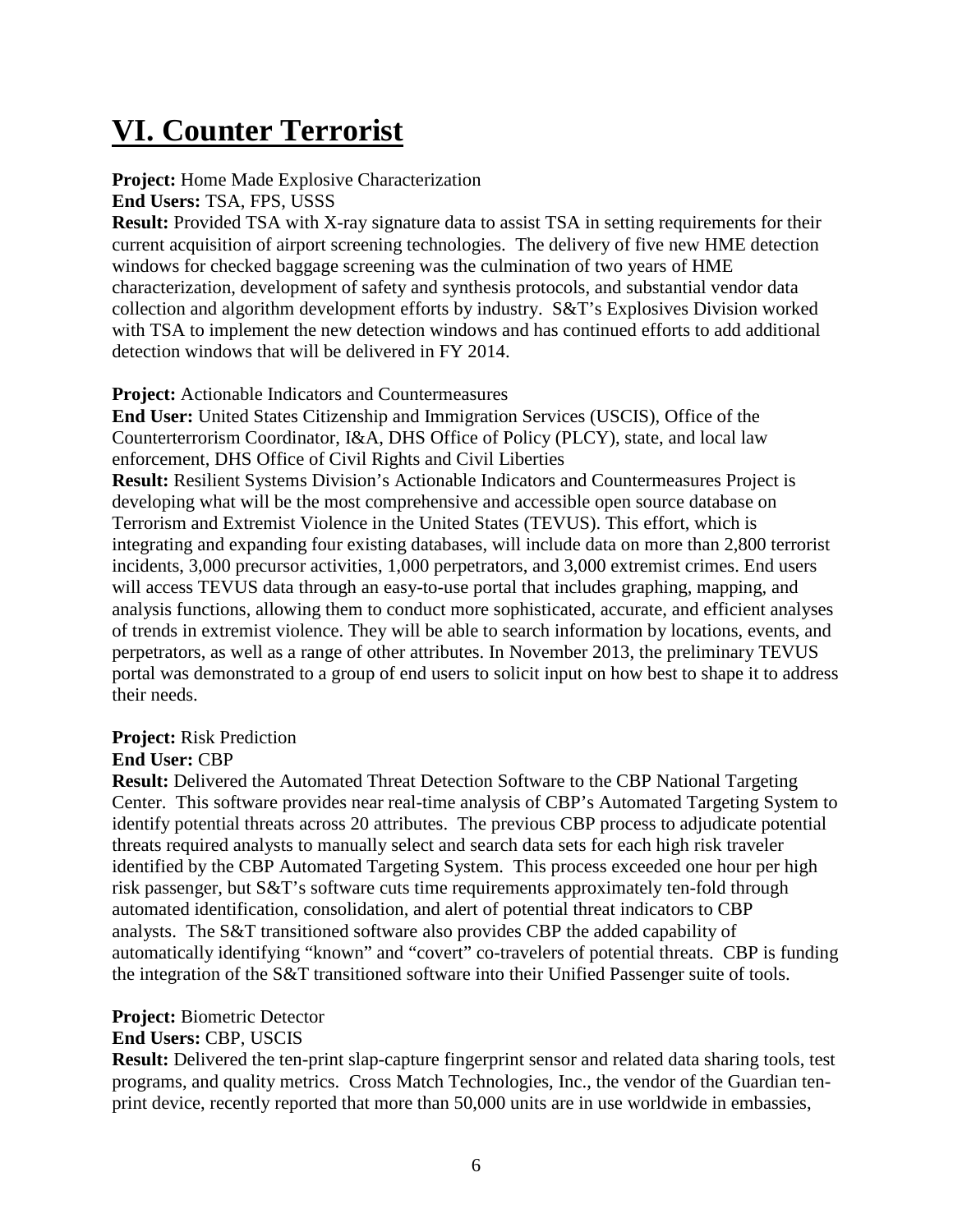air/land/sea ports of entry, and DHS immigration application support centers and detention facilities, as well as military and law enforcement facilities.

# **Project:** Searchable Toner and Printing Ink Library (STPIL)

**End User:** ICE Homeland Security Investigations Forensic Laboratory

**Result:** Delivered an electronic library of most commercially available ink/toner mass spectra, along with specially designed searching/matching software to identify suspected documents. STPIL was developed in partnership with S&T, Ames Laboratory, and the National Institute of Justice. STPIL will assist law enforcement officers in rapidly identifying suspected fraudulent documents and linking these items with comparable documents that are associated with other criminal incidents, locations, materials, or individuals. STPIL is able to decrease investigative and analytical time from days down to minutes.

**Project:** Hard Drive Unlocking Device

**End User:** USSS Criminal Investigative Division

**Result:** Shipped three Hard Drive Unlocking Devices to each of the three USSS forensic laboratories in Washington D.C., Los Angeles, California, and Tulsa, Oklahoma. The device assists the investigators in unlocking hard drives seized by law enforcement agencies. Instead of trying to guess the passwords that lock hard drives, direct connections to hard drive ports enable law enforcement agencies to manipulate hard drives and unlock them. The device uses two methods to unlock hard drives, both of which allow access the hard drive and bypass the password locking mechanism.

# **VII. Cyber Security/Information Analytics**

**Project:** Experimental Research Testbed (a.k.a. the DETER Testbed)

**End Users:** Cybersecurity research community, academia, college and university classes (education tool), international partners

**Result:** The Experimental Research Testbed Project, also known as the DETER testbed, focuses on providing cybersecurity researchers the ability to run experiments on a secure "virtual Internet." The testbed's self-contained environments allow researchers to safely test advanced defense mechanisms against "live" threats without endangering other research or the larger Internet. S&T Cyber Security Division provided the open source software that was developed to power DETER to the Canadian government to stand up their own testbed. This testbed can be seamlessly interconnected with DETER to allow for joint research and experimentation, making it easier to tackle global scale challenges.

**Project:** Research Data Repository (a.k.a. the Protected Repository for the Defense of Infrastructure Against Cyber Threats [PREDICT])

**End Users:** Cybersecurity research community (national and international), academia **Result:** Added 17 new partners from academia, 21 from commercial, three foreign, eight government, and the non-profit organizations to PREDICT. This lays the groundwork for expanding the variety of datasets in the repository. Work was also initiated on implementing virtual data enclaves to provide access to select datasets in an audited environment.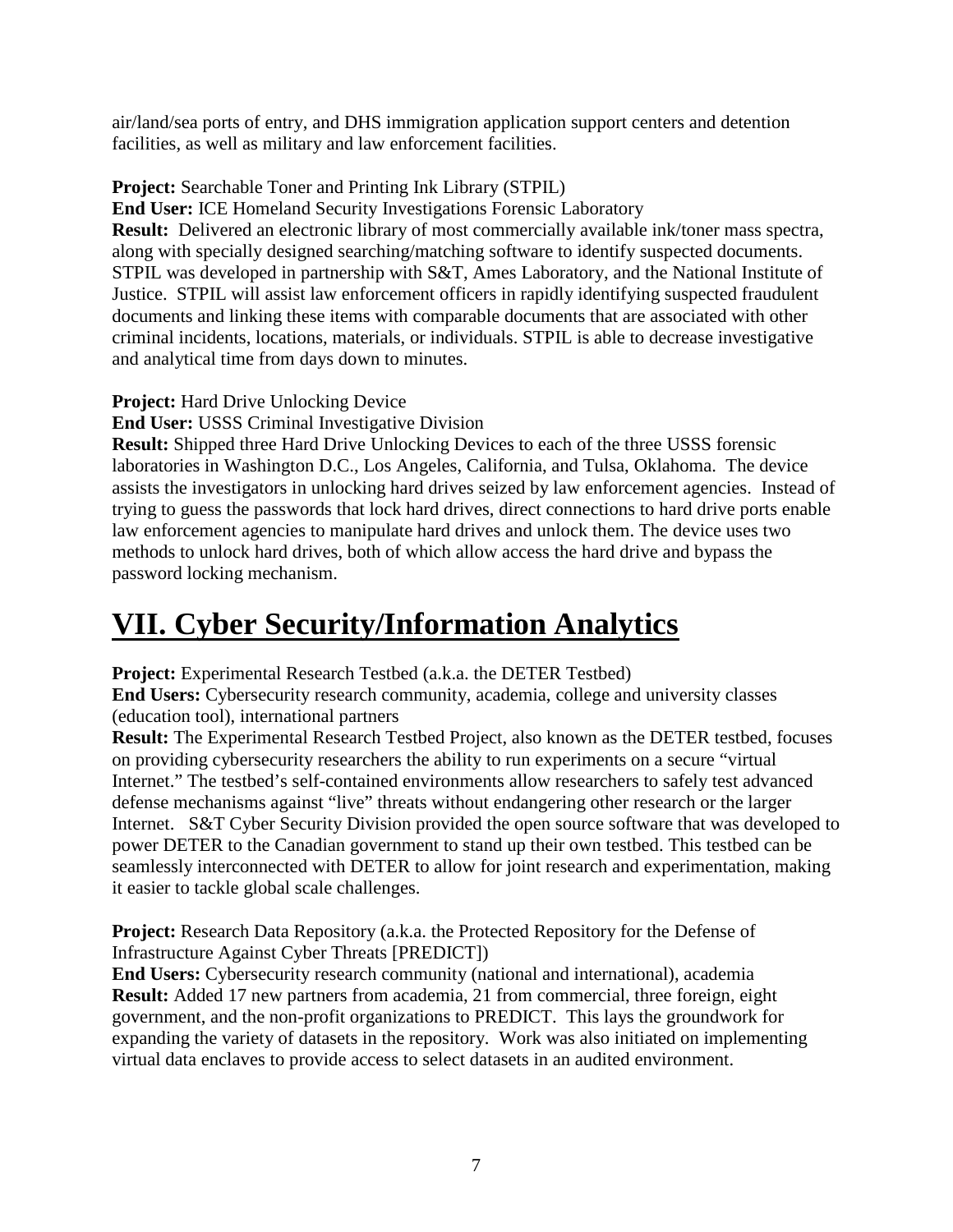#### **Project:** Cyber Security Assessment and Evaluation

**End Users:** Government and industry Chief Information Officers and Chief Information Security Officers, critical infrastructure owners/operators

**Result:** Developed and provided Suricata*,* a leading intrusion detection system, freely available as open source software. Unlike other intrusion detection protection system solutions, it was designed from the ground up to support modern multicore processors, allowing it to keep pace with ever increasing network traffic. S&T initiated Suricata using \$1.2 million of S&T funding, and it has received over \$9 million in partnering company funds and resources.

#### **Project:** Cyber Security Forensics

#### **End Users:** Federal, state, and local law enforcement agencies

**Result:** Delivered Blackthorn3 Global Positioning System Forensic Analysis Tool. The Cyber Security Forensics project funded development by Berla Corporation of the hardware and software for a single platform, manufacturer-agnostic GPS forensics tool, Blackthorn3, to automate the collection of evidence from GPS devices. The software acquires all or selected data from GPS devices including routes, waypoints, tracklogs, trackpoints, address books, and favorite locations. The ruggedized toolkit gives operators the capability to quickly acquire data and make tactical decisions based on actionable intelligence while still in the field. The S&Tfunded enhancements for this tool include the following: 1) double the number of GPS brands that can be analyzed from three to six, incorporating all major devices; 2) reduced the time required to manually pull information from a device from several hours to under five minutes; and 3) provided the only field solution currently available. Blackthorn3 was integrated and issued as part of the Immigration and Customs Enforcement (ICE) Homeland Security Investigations and USSS basic mobile device programs and Mobile Device Forensics classes at the National Computer Forensics Institute. The Blackthorn3 hardware kits developed by S&T are currently being piloted by USCG for mobile use aboard vessels.

#### **Project:** Secure Protocol

**End Users:** All network connected entities, Government, industry, the public **Result:** Transitioned the Domain Name System Security (DNSSEC), which develops secure protocols for the cyber components that make up the Internet, specifically the Internet's Domain Name System (DNS) and routing infrastructure. DNSSEC ensures that users reach correct and valid Internet sites. DNSSEC is now a requirement for all new top level domains (TLDs) and is being monitored through the government .gov space as well as the private sector .com space through internet society and other partners. As of the end of FY 2013, 85 percent of U.S. Government websites were DNSSEC enabled. Additionally, many top-level domains (including, .com, .org, .us, and .uk) have adopted the DNSSEC protocol, over 100 country code TLDs are signed and Google Public Domain Name System fully supports DNSSEC validation.

#### **Project:** Secure Protocols

#### **End Users:** Internet Registrars; Internet users

**Result:** Led the development of the Resource Public Key Infrastructure (RPKI) suite of standards in the Internet Engineering Task Force. RPKI provides cryptographic proof that you are authorized to use Internet routing addresses, thereby helping to prevent hijacking websites by simply reusing its unique routing number. The suite of standards was finalized in 2012 and the five Internet Registrars completed deployment of the underlying infrastructure in 2013.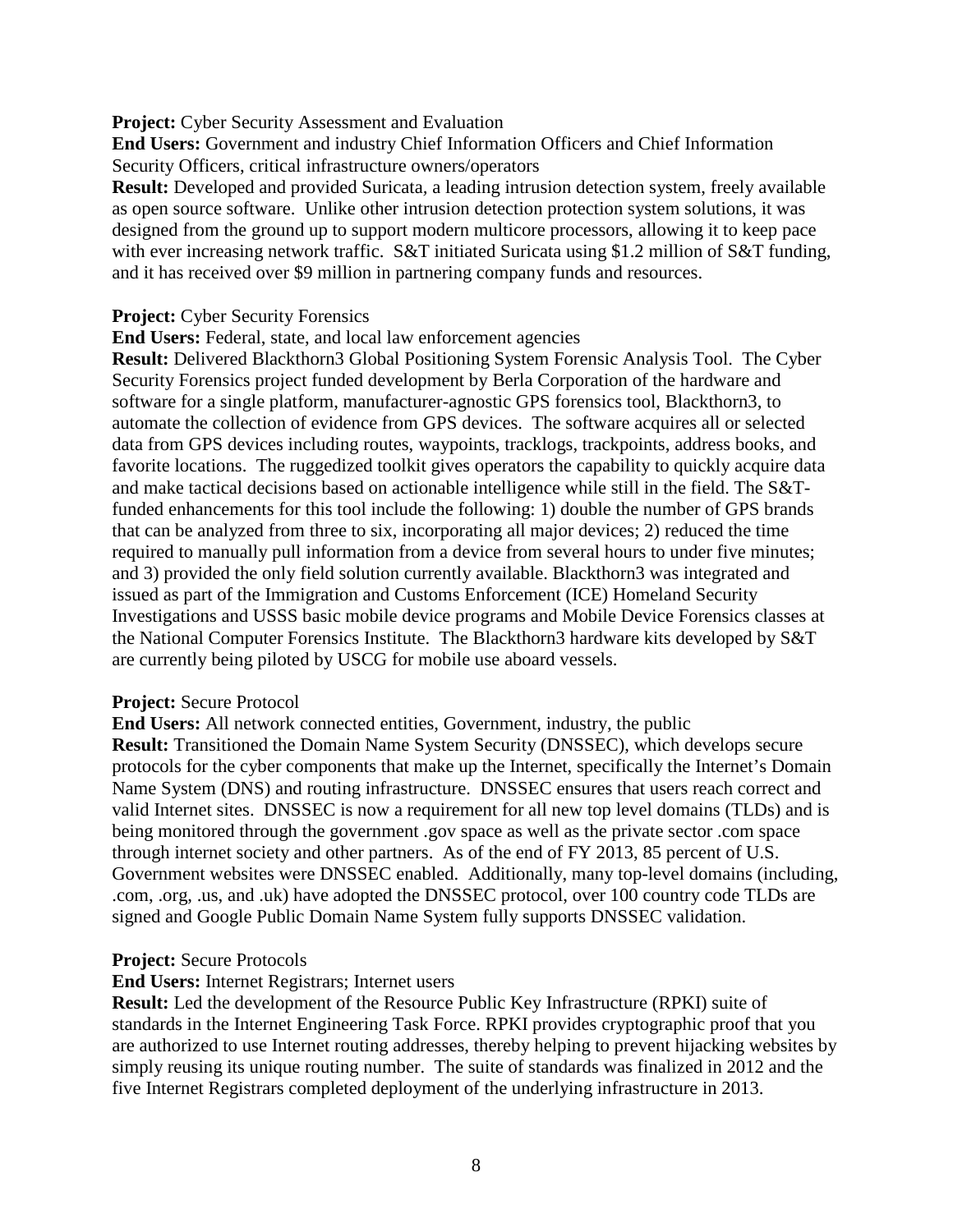# **VIII. First Responder/Disaster Resilience**

#### **Project:** Foreign Animal Diseases Vaccine and Diagnostics **End Users:** USDA

**Result:** Delivered a patent for the first successful Foot and Mouth Disease (FMD) vaccine technology in more than 50 years, and the first licensed FMD vaccine approved for manufacture in the United States. The vaccine represents significant progress in the control of FMD, as it can be produced in FMD-free countries without risk of releasing the virus, and common diagnostic tests can be used to distinguish vaccinated animals from those infected with the disease. It is expected that a total of 18 vaccines for different strains of FMD will be produced by 2021, ensuring protection against the highest-risk serotypes and subtypes of the FMD virus.

#### **Project:** National Bioforensic Analysis Center (NBFAC) Operations **End Users:** FBI, USSS

**Result:** Provided unique 24/7 capabilities to rapidly identify and characterize biological agents in evidentiary samples as well as to rapidly support federal law enforcement traditional forensic analysis simultaneously within biocontainment. NBFAC's rapid analysis techniques and ability to support traditional forensics within biocontainment have significantly reduced the time required to complete analysis, often within days as compared to the weeks to months required during the Amerithrax case. In 2013, these capabilities were used to support the ricin mailings incident analysis.

### **Project:** Chemical Forensics

**End Users:** FBI, Environmental Protection Agency (EPA)

**Result:** Developed a set of standards consisting of a core set of surface and chemical mixtures for evaluating different chemical sampling approaches and techniques. The product, in the form of a kit, is now making sampling standards available to requesting researchers for the cost of production. Delivered Field Vacuum Extractor (FVE) developed by the Idaho National Laboratory to increase the efficiency of collecting vaporous chemical samples from porous surfaces. The FBI will be a principal user due to its primary jurisdiction in the investigation of terrorist and weapons of mass destruction incidents. The device will also be used by the EPA. The FVE is compatible with a person-portable Gas Chromatography/Mass Spectroscopy that is also marketed by Torion Technologies, Inc.

# **Project:** Blast/Projectile – Protective Measures and Design Tool

**End Users:** Transportation Agencies

**Result:** Evaluated protective panels for their ability to protect the interior walls of subway tunnels against an improvised explosive device attack. The panels met performance criteria in full-scale tests, and are now being installed in the Port Authority of New York and New Jersey's Trans-Hudson subway system. Panel installation is complete in one tunnel, and has begun in a second tunnel.

# **Project:** Radiological Nuclear Response and Recovery

**End Users:** First responders

**Result:** Provided scientific expertise and services to the New York Police Department in support of their implementation of Radiological Emergency Management System (REMS). When fully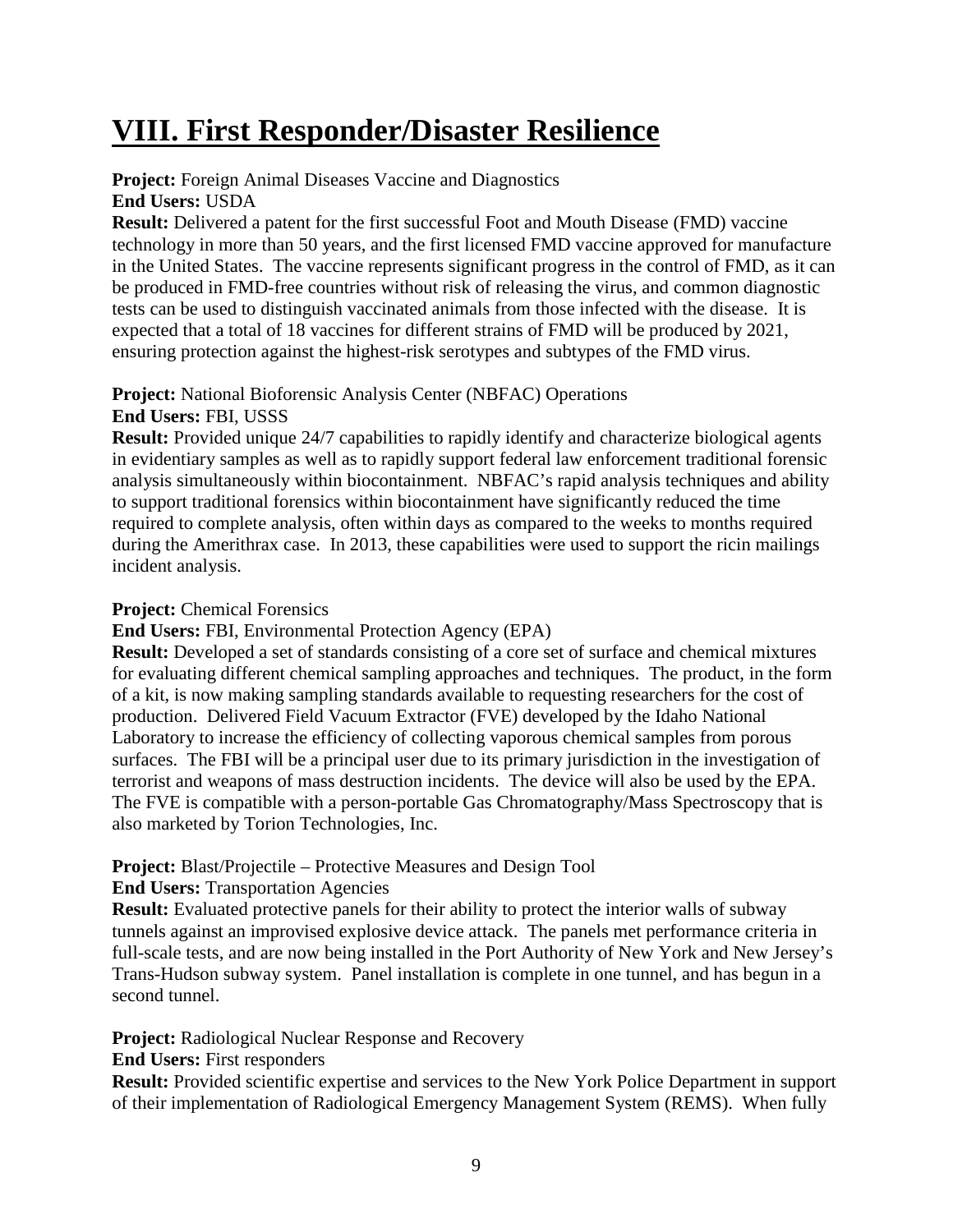deployed, REMS will provide a single picture of the threat at the time of weakest coordination, in the moments immediately following the incident, enabling city commanders to deploy resources in the most efficient manner and make informed decisions to help minimize radiation exposure to emergency responders and the public.

Project: First Responder Technologies - Finding Individuals for Disaster and Emergency Response (FINDER)

**End Users:** USCG, USSS, ICE, CBP, DHS Office of Biometric Identity Management, and law enforcement, fire, emergency and medical services (EMS), and other emergency response agencies nationwide

**Result:** In earthquakes, building collapses and other situations where victims might be buried in rubble piles or large fields of debris, the ability to detect and locate survivors quickly is crucial. FINDER uses low-power microwave radar to detect the small movements of breathing and heartbeats through several meters of debris. In June 2013, S&T's FRG and its project partners from the National Aeronautics and Space Administration's (NASA) Jet Propulsion Laboratory (JPL) demonstrated FINDER at the Virginia Task Force 1 International Urban Search and Rescue disaster training center in Lorton, Virginia. FINDER uses NASA technology that explores other planets and locates spacecraft. JPL scientists realized that this same radar technology could be used on our planet for rescue operations and approached DHS to begin discussions on how this new technology could be used in the civilian emergency response world. NASA JPL is building FINDER tools and S&T is placing them in the field with state and local search and rescue teams for training and evaluation. Eight companies have expressed interest to license FINDER and have signed Non-Disclosure Agreements with NASA JPL to begin the process.

**Project:** First Responder Technologies **–** Virtual Training

**End Users:** USCG, USSS, ICE, CBP, DHS Office of Biometric Identity Management, and law enforcement, fire, emergency and medical services (EMS), and other emergency response agencies nationwide

**Result:** S&T conducted operational field assessments of virtual training simulations in 2013 in coordination with first responder agencies in Sacramento, California. Virtual Training is a customizable, multi-player, cross-discipline online training game for first responders that is scalable and can be tailored for any jurisdiction to help them respond to day-to-day incidents and large-scale emergencies. An active shooter gaming scenario is expected to be available to agencies nationwide in 2014.

# **Project:** First Responder Technologies **–** Mobile Biometrics

**End Users:** USCG, USSS, ICE, CBP, DHS Office of Biometric Identity Management, and law enforcement, fire, emergency and medical services (EMS), and other emergency response agencies nationwide

**Result:** S&T, working with federal, state, local, and tribal agents and first responders as well as DoD, DOJ, and the Intelligence Community, developed critical upgrades for mobile biometric devices and additional uses of mobile biometric devices in the field. Various state and local agencies are piloting mobile devices in the field that help identify individuals who lack proper identification, capture latent prints at active crime scenes, and provide database matches back to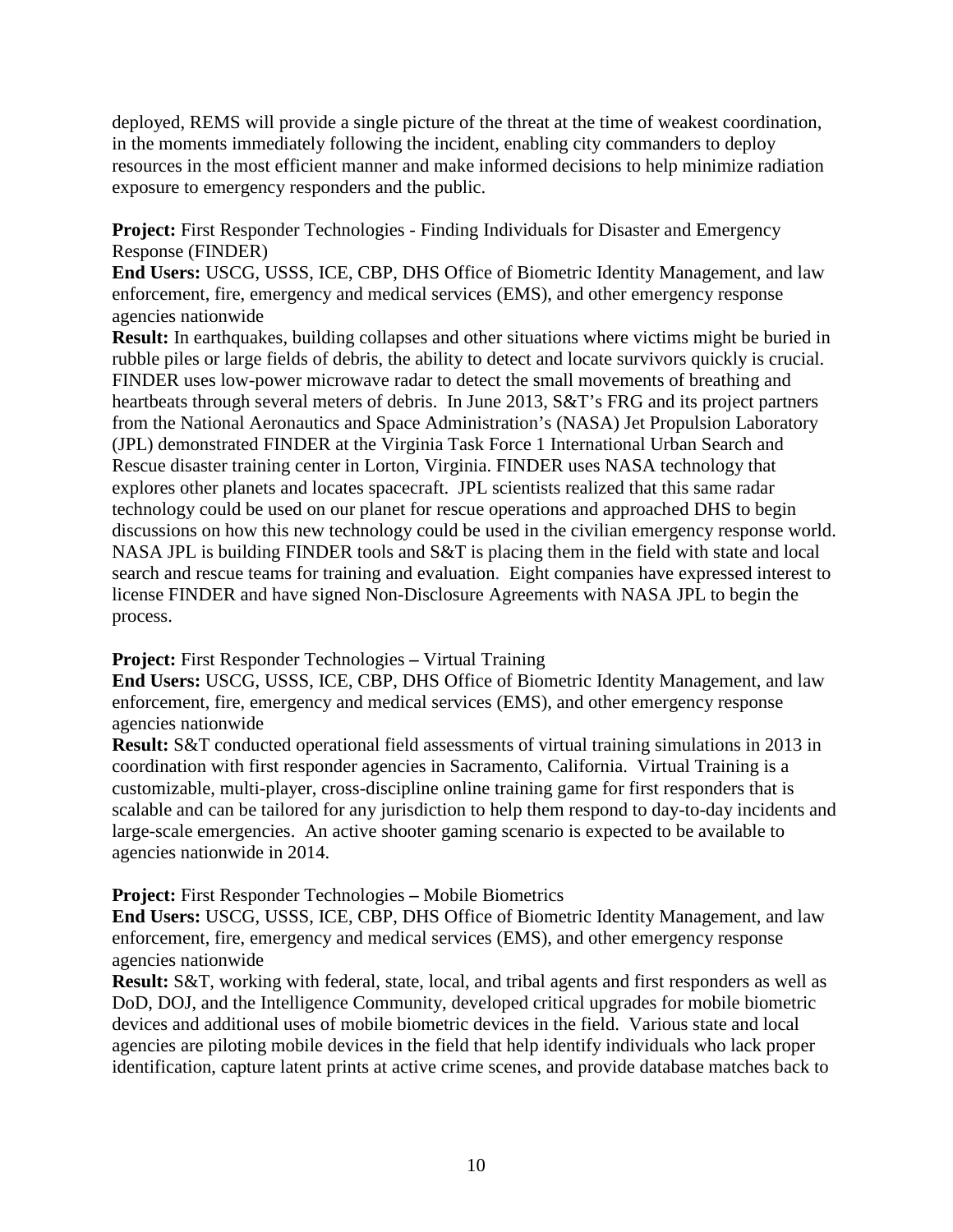the agents in near real-time. Other partners include USCG, FPS, CBP, ICE, USSS, and DHS Office of Biometric Identity Management (OBIM), formerly US-VISIT.

**Project:** TechSolutions **–** Wildland Firefighter Advanced Personal Protection System (APPS) **End Users:** Law enforcement, fire, EMS, and other emergency response agencies nationwide **Result:**S&T initiated "wear trials" of APPS with over 1,000 wildland firefighters from the California Department of Forestry and Fire Protection, the United States Forest Service, and county/local California fire departments, including San Bernardino County Fire Department, Los Angeles County Fire Department, Orange County Fire Department, and San Diego County Fire Department. APPS is a certified garment system that features lighter, more flexible, and more breathable materials, which reduce heat stress while increasing radiant thermal protection and improving garment form, fit, and function. The new gear, which includes jacket, shirt, pants, underwear, and socks, leverages DoD warfighter technologies. Additional wear testing of prototype garments will be conducted during the 2014 wildland fire season, and it is anticipated that certified garments will be available for purchase in FY 2015.

#### **Project:** TechSolutions **–** Heads-Up Display for Temperature Monitor

**End Users:** Law enforcement, fire, EMS, and other emergency response agencies nationwide **Result:** S&T conducted a user operational evaluation of the Heads-Up Display for Temperature Monitor with the New York City Fire Department at the New York City Fire Academy in 2013. High temperatures in fire response situations pose a significant danger to firefighters, and this danger is heightened due to the reduced ability of firefighters to sense heat through their equipment. The Heads-Up Display for Temperature Monitor monitors the internal and external temperatures both inside and outside a responder Level-A hazmat suit and provides a warning when unacceptable temperatures are reached.

#### **Project:** Internet Protocol Communications Test and Evaluation

**End Users:** Law enforcement, fire, EMS, and other emergency response agencies nationwide, equipment manufacturers

**Result:** Sponsored a simulation exercise during the "Cruise Nite Kearney" event in Central Nebraska to test the Hybrid Public Safety Microphone and provide user feedback. Participating agencies include the Buffalo County Police Department and the Nebraska State Police. The Hybrid Public Safety Microphone, also known as the Turtle Mike, is a Voice over Internet Protocol (VoIP) bridging solution that enhances legacy radio system capabilities by allowing communication over commercial broadband networks for improved interoperability. The Turtle Mike solution can be added to any existing land mobile radio system, providing access to cellular networks, which can prove beneficial to off-load voice communication traffic. This can provide an affordable option for first responders because it does not require costly replacement of existing communication equipment and infrastructure.

# **Project:** Virtual USA® (vUSA)

**End Users:** States in the Southeast (11 states), Pacific Northwest (four states) and the Central U.S. Earthquake Consortium (8 states), and law enforcement, fire, EMS, and other emergency response agencies and emergency operations centers nationwide

**Result:** Deployed the Virtual USA<sup>®</sup> (vUSA) Library and Next Generation Incident Command System (NICS) information sharing capabilities that are key components of the vUSA Program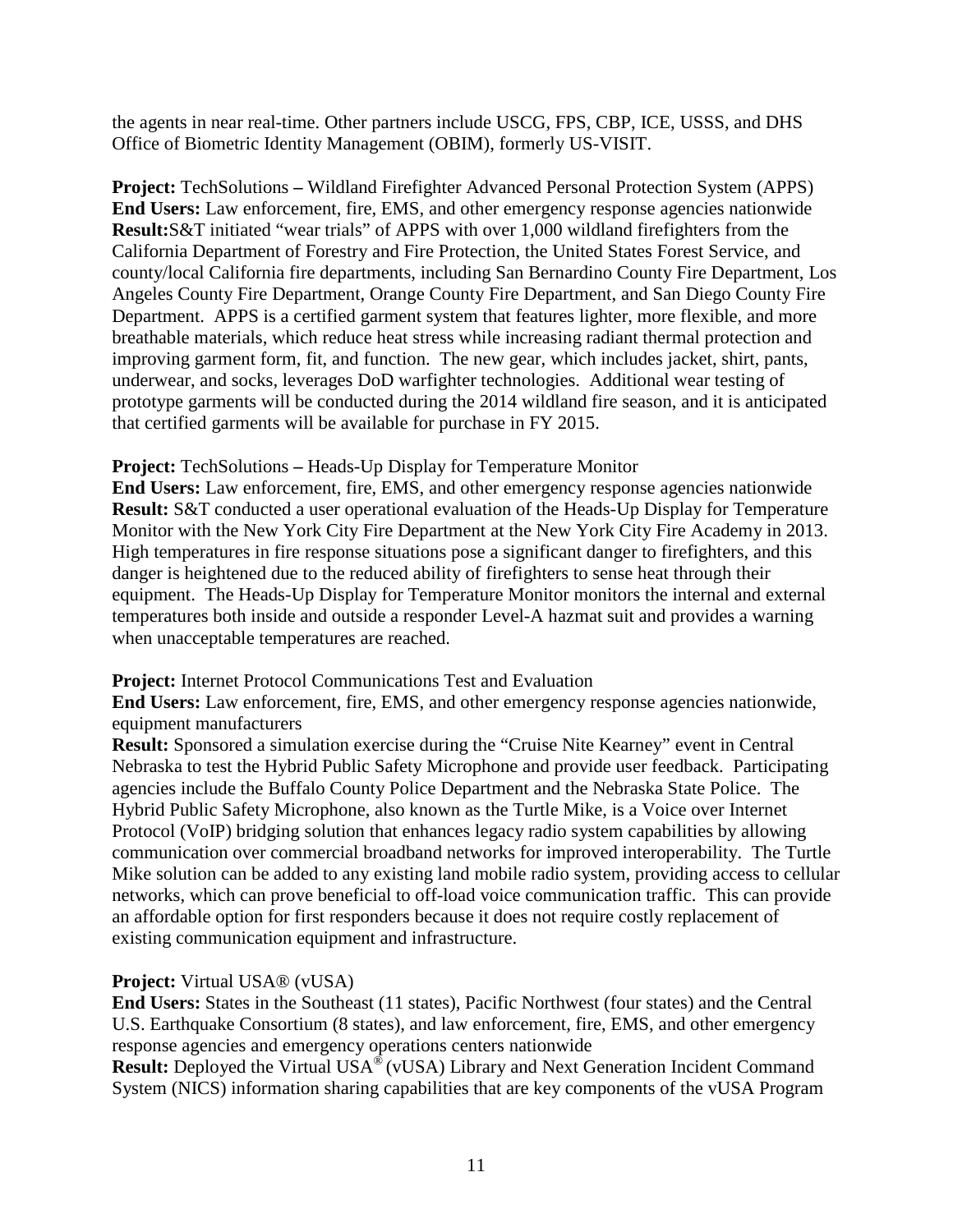to first responders in California, the National Capital Region (NCR), and elsewhere to provide situational awareness, collaboration and decision support during critical incidents. S&T integrated the vUSA Library within the NCR's Geospatial Data Exchange as an initial operational capability. It was used to coordinate information sharing across federal, state, and local first responders during the Presidential Inauguration in Washington, D.C. Esri, a leading geospatial software provider to government agencies, integrated the vUSA Library and Library Widget capabilities into their ArcGis Online cloud-based product. The NICS instance that was deployed in California with the California Department of Forestry and Fire Protection has been used during numerous incidents including the August 2013 "Rim" fire in Yosemite, California.

**Project:** Process Control Systems (PCS) Security – Linking the Oil and Gas Industry to Improve Cybersecurity (LOGIIC)

**End Users:** Oil and Gas Industry, Process Control System Operators, Critical Infrastructure owners

**Result:** Completed the Factory Acceptance Testing/Site Acceptance Testing (FAT/SAT) project. This project addressed concerns with Basic PCSs being delivered to Asset Owners without proper Cyber-Security Testing. The final report addressed best standards for acceptance testing based on external standards, previous LOGIIC findings and current LOGIIC member company specifications for acceptance testing. LOGIIC also completed a study on the security of wireless devices within the control systems environment. The study took into account security and security operability in terms of availability, integrity, and confidentiality. This report discusses the assessment attributes, findings, and considerations for using wireless in process control environments. The final report can be found at [https://logiic.automationfederation.org.](https://logiic.automationfederation.org/)

**Project:** Standard Unified Modeling Mapping Integrated Toolkit (SUMMIT)

**End Users:** State and local emergency responders, first responders, emergency preparedness exercise community

**Result:** Transitioned the SUMMIT reporting capability to the FEMA operational environment at the National Exercise Division. SUMMIT is a software platform and toolkit that enables the emergency management community to access previously stove-piped models in a single integrated suite of modeling tools and reusable data sources for more effective and efficient planning, exercise, and operational response. The SUMMIT program provides non-technical personnel a suite of usable best-in-class modeling and simulation tools and underlying data and enhances the ability of the emergency management community to apply science-based tools to their activities. SUMMIT decreases the time and cost needed to train for, analyze, and respond to real or potential incidents, while increasing preparedness. SUMMIT is available to federal, state, and local agencies at no cost and has been used during various exercises and operational planning efforts including National Level Event (NLE) 11, NLE12, FEMA Region 2 Blue Surge 2013 Exercise, and Anaheim/Santa Ana Urban Area Threat and Hazard Identification and Risk Assessment planning process. SUMMIT has also been adopted by Sweden's Civil Contingencies Agency for regional exercises.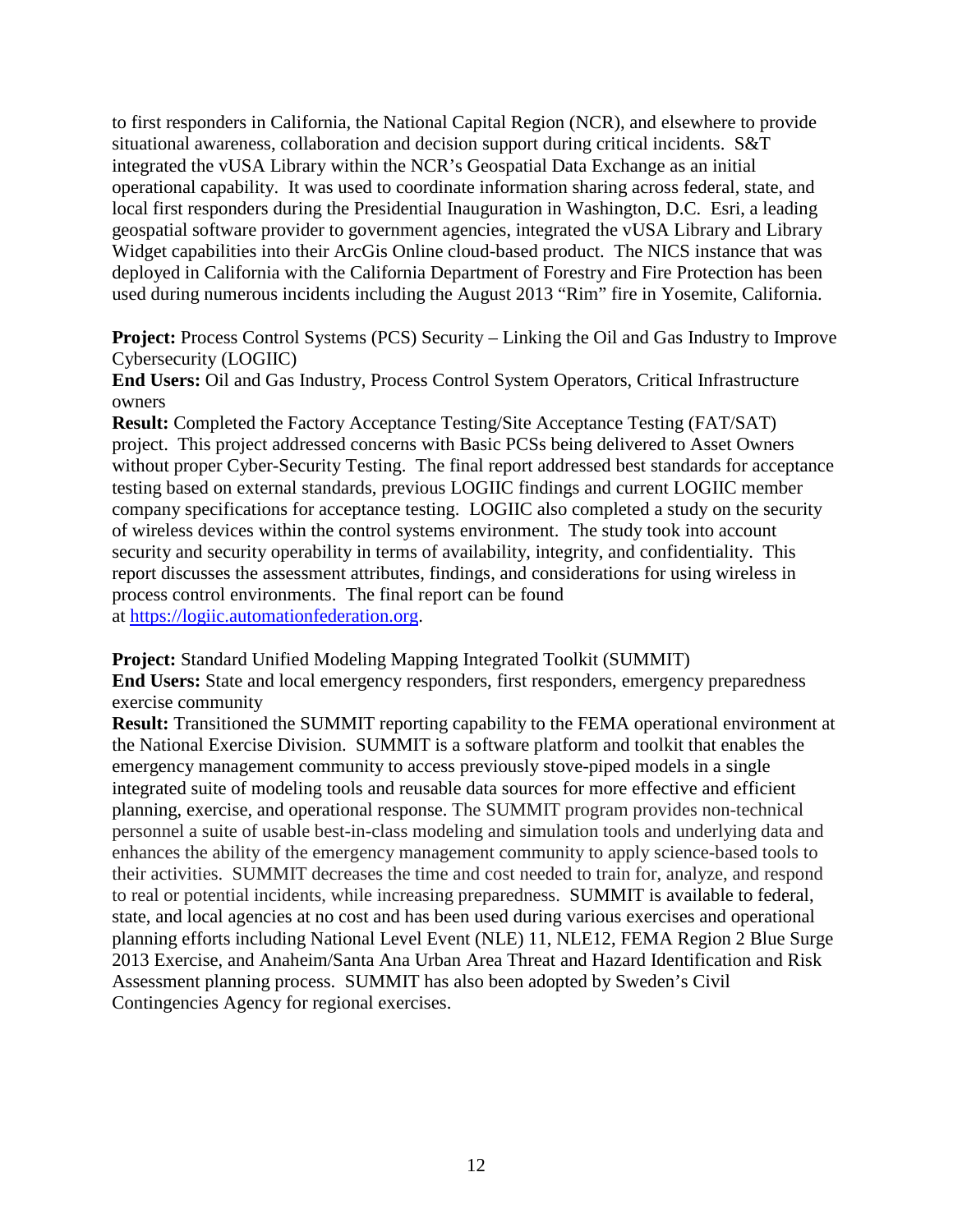# **IX. Acquisition and Operations Support**

# **Project: DHS Big Data Requirements**

**End Users:** DHS S&T, DHS components

**Result:** Completed a survey of 10 operational DHS components that identified 43 big data needs. The resulting list of requirements was the foundation of the Department's approach to broader implementation of data analytics including expansion of S&T's Border Enforcement Analytics Program with ICE into an Apex project.

# **Project:** Explosive Countermeasures Standards

**End Users:** TSA, FPS, CBP **Result:** Completed international X-ray standards development on whole-body imaging technical performance and air cargo inspection. This project develops new types of standard test materials for practical applications and sampling test methods for swipe, stand-off, and vapor-base explosive trace detection instruments. Efforts are directed toward developing new sampling technologies for mass spectrometric based technologies that are under development. It also develops and provides metrology, standardized test materials, and protocols required to render canine detection of explosives a more exact science as well as x-ray inspection systems.

# **Project:** Responder & Resiliency Standards

# **End Users:** First responders

**Result:** Completed standard performance specifications for multimodal biometric sensors. Finalized National Fire Protection Association standards for fire and arson resistance. This project works to improve the safety of first responders through the development of test methods for respiratory protection, building infrastructure disaster resilience, and response robot capabilities. It also focuses on identifying generic user requirement for potential DHS iris based solutions as well as web service biometric devices.

# **Project:** Test and Evaluation Infrastructure Development

**End Users:** DHS program and test managers, DoD

**Result:** Completed development of the Test and Evaluation Knowledge Management System (TEKMS). The Test and Evaluation Knowledge Management System (TEKMS) is a relational data repository developed to catalogue the various T&E resources available for use by DHS. Development of the stand-alone TEKMS catalogue has been completed with population of the initial validated T&E activities' data. Integrated DoD infrastructure and capabilities available for DHS use into TEKMS.

# **Project:** Test and Policy Analysis and Development

**End Users:** DHS program and test managers, DoD

**Result:** Completed development of the Level III Test and Evaluation course. DHS has developed professional training and certifications for various acquisition professions to include T&E. As the T&E experts for DHS, the Office of Test and Evaluation participation in the development of the level I, II, and III courses was critical. Level I and II courses have previously been designed, piloted, and instituted in the available DHS training curriculum. The level III Test and Evaluation course has been designed, piloted, and instituted in the DHS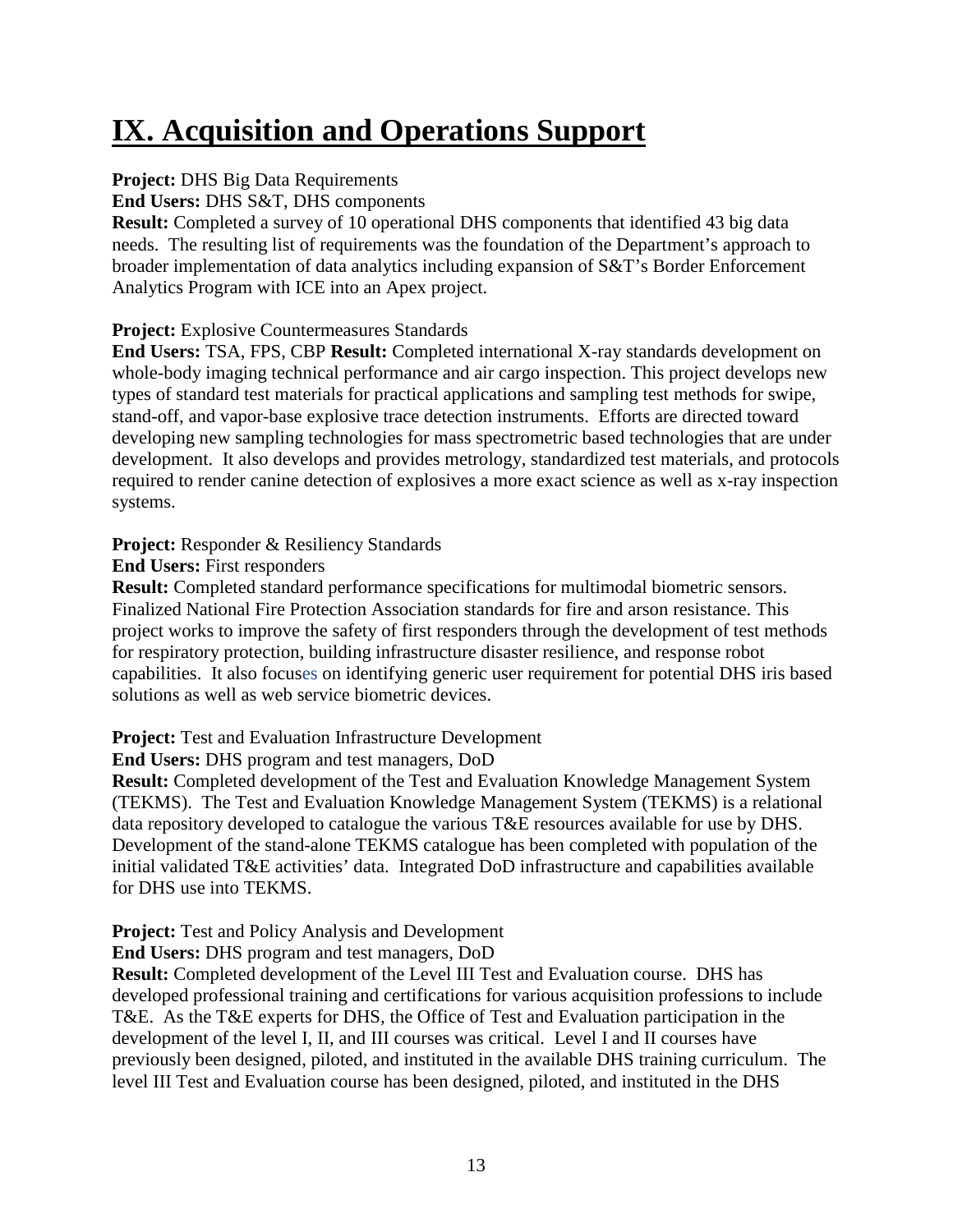training curriculum and provides DHS the ability to certify T&E professionals at all levels with DHS specific T&E courses.

**Project:** Supporting Anti-terrorism by Fostering Effective Technologies (SAFETY) Act **End Users:** Private sector companies that develop anti-terrorism technologies or implement anti-terrorism practices and procedures

**Result:** Designated 60 technologies as qualified anti-terrorism technologies, with aggregate project annual technology revenue totaling \$1.2 billion, which supports more than 50,000 private sector jobs.

**Project:** International Cooperative Programs

**End Users:** U.S. Homeland Security Enterprise and international stakeholders in the civil/public safety and security community, the Netherlands

**Result:** Coordinated and facilitated negotiations and the execution of a new bilateral agreement with the Netherlands allowing new government to government cooperation in cyber security and explosives detection. This agreement also provides a mechanism to conduct potential future cooperative activities relating to chemical, biological and nuclear/radiological security; innovative transportation security screening technology; protection of critical infrastructure; crisis response, consequence management and mitigation; and other terrorism- and homeland security- related activities.

**Project:** System Assessment and Validation for Emergency Responders (SAVER) **End User:** First responders, law enforcement

**Result:** Delivered 116 documents that guide first responder and law enforcement agency investment in new equipment. These documents include 11 Assessment Reports, 15 Market Survey Reports, nine Focus Group Reports, 18 TechNotes, 29 Highlights, 13 Summaries, and 21 other reports. such as the 2013 SAVER Year in Review, Fall 2013 SAVER Newsletter, Innovative Uses of Social Media in Emergency Management, Data Fusion Considerations and Guidelines, and Body Worn Camera Systems for Tactical Operations Technical Report.

**Project:** Rio Grande Valley Systems Analysis Project **End Users:** CBP

**Result:** Collaborated with CBP agents at the Rio Grande Valley Sector McAllen Station (MCS) detention center to identify 22 gaps and limitations in technology, training, and organizational processes. The resulting process improvements resulted in a total of 2,000 agent hours saved in January 2013.

# **X. Laboratory Facilities**

**Project:** Office of National Labs **End Users:** DHS S&T, DHS components, USDA, FBI **Result:**

**National Bio and Agro Defense Facility (NBAF)**: Began construction of the central utility plant (CUP) to provide utilities needed for the NBAF laboratory operations. The CUP construction will be 98% complete by the end of FY 2015. In FY 2015, the S&T Directorate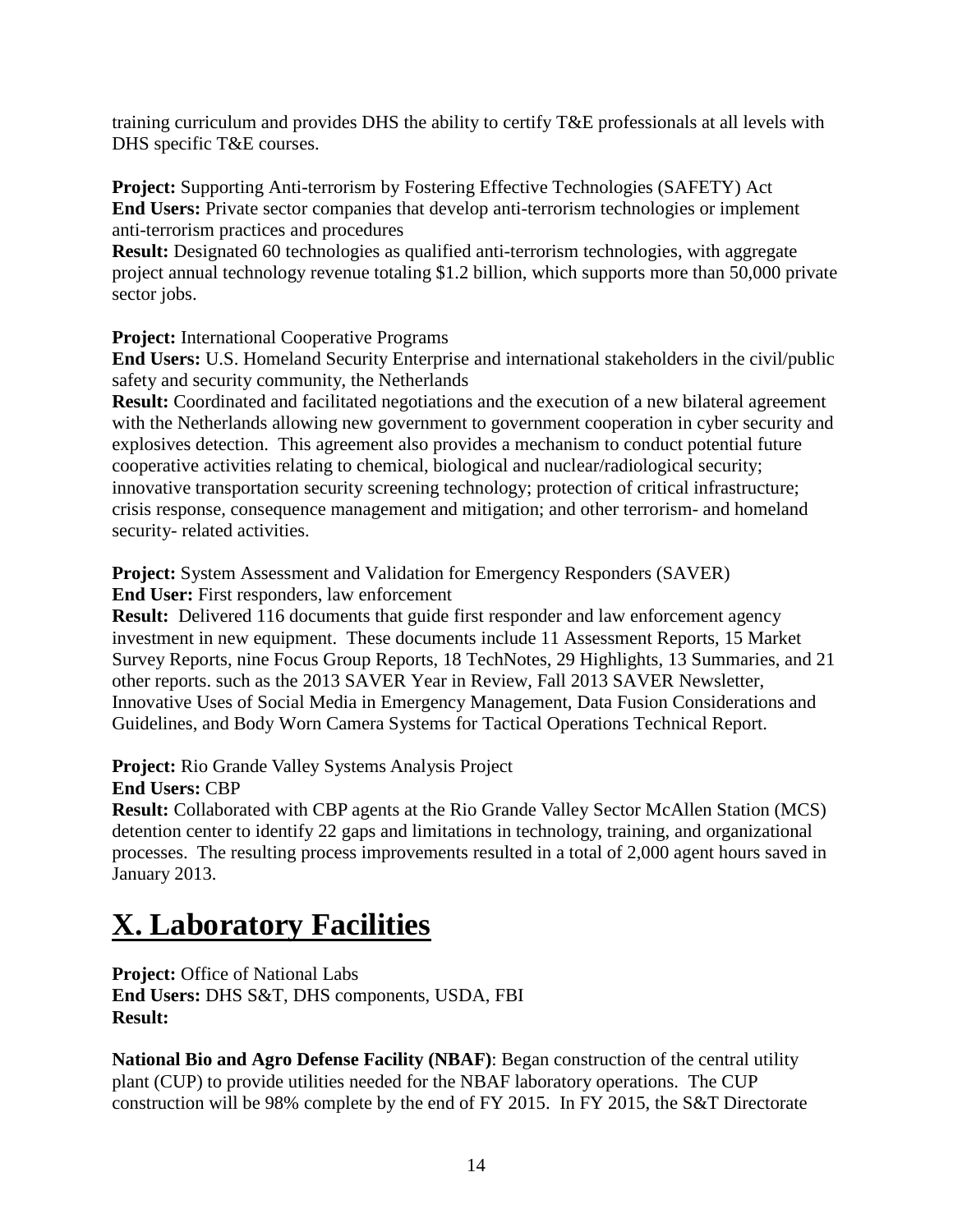will award the construction of the NBAF main laboratory. The additional \$300.000 million will provide funding for the construction of the NBAF main laboratory facility as well as construction administration activities, site security, and procurement support. Once this award is made, the construction contractor will mobilize to the site and begin laboratory construction activities.

**Plum Island Animal Disease Center (PIADC)**: Completed design of the replacement for the aging PIADC waste water thermal decontamination system. Infrastructure Upgrades ensure that S&T Directorate Laboratories do not reach a point where obsolete or insufficient infrastructure prohibits continued R&D operations. The highest priority for lab facility upgrades is the Plum Island Animal Disease Center (PIADC), to ensure that there is operational continuity until NBAF comes on line.

**National Biodefense Analysis and Countermeasures Center (NBACC)**: Completed CDC registrations for all space and re-aligned laboratory activities between Bio Safety Level (BSL) 3 and BSL-4 to fully optimize operations and capabilities. NBACC supported over 45 federal law enforcement investigations and seven threat gap assessments in fully CDC-registered and accredited BSL-2, -3 and -4 laboratories. NBACC also assisted the Kingdom of Saudi Arabia by facilitating the importation and analysis of ungulate samples (consisting of sera, saliva, throat swabs, rectal swabs, and nasal swabs), as part of a collaboration with Dr. Ian Lipkin of Columbia University, to identify the host reservoir and possible source of the Middle East respiratory syndrome coronavirus (MERS-CoV) infection. As part of this collaborative effort, USDA's Animal and Plant Health Inspection Service laboratories at PIADC screened the samples for Foot and Mouth Disease virus and NBACC supported the molecular and serological analyses of these samples for MERs-CoV with collaborators from Columbia University.

**Chemical Security Analysis Center (CSAC):** Developed and transitioned the Chemical Terrorism Risk Assessment (CTRA) desktop tool for U.S. Government use and provided the capability for the chemical industry to assess consequences and risk associated with an intentional or accidental chemical release. The tool will permit users to conduct "what if" assessments and to analyze the reduction in risk associated with different mitigation steps.

**National Urban Security Technology Laboratory (NUSTL):** Published a Radiological Emergency Management System (REMS) Lessons Learned and Guidance document. Drawing on the New York Police Department's experience with REMS, the document provides recommendations for implementing and operating the post-event detection network. NUSTL conducted assessments of and published 20 guidance documents on detection equipment (radiation, explosives, biological agents), first responder safety equipment (radiation mitigation blankets, personal cooling systems), computer modeling tools (atmospheric plumes, vehicular escape routes), and other technologies.

**Transportation Security Laboratory (TSL):** Provided certification testing of over 100 explosive detection systems platforms on behalf of TSA and industry using its unique dual ISO 9001 and ISO 17025 accredited operational capabilities. Additionally TSL provided developmental assistance and technical feedback to three Bottled Liquid Screening (BLS) vendors with systems in various states of system maturity and helped them collect detection data on explosive threats with which to refine their algorithms. TSL also conducted four qualification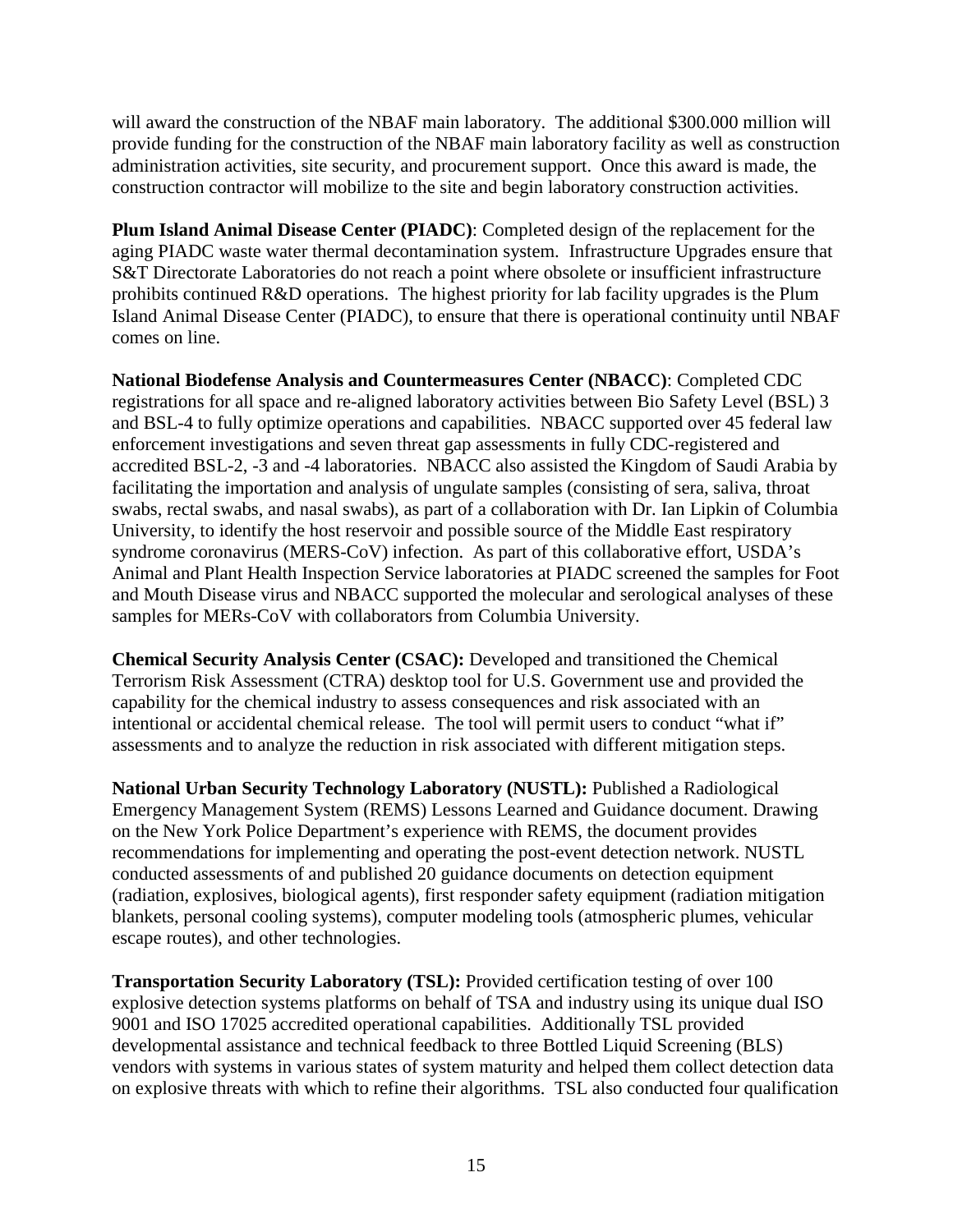tests on BLSs for TSA. Due to TSL's developmental support, the qualification of one BLS system enabled TSA to acquire and deploy nearly 400 systems in FY 2013. TSL provided developmental assistance and technical feedback to three manufacturers of Advanced Imaging Technology (AIT). These systems were accepted into AIT-2 tier 2 qualification testing performed by TSL at the request of TSA, supporting the TSA Checkpoint Technology Division acquisition programs in the Office of Security Capabilities. .

# **XI. University Programs**

**Project:** University Programs Summer Research Team Program

**End Users:** Minority Serving Institutions (MSI)

**Result:** Completed a 10-week Summer Research Team Program for MSIs that provides experience for teams consisting of a faculty member and up to two students, to perform research at a DHS University Center that aligns with the DHS mission.

**Project:** Centers of Excellence (COE)

**End Users:** S&T Divisions, DHS components, and federal, state, and local government agencies **Result:** In 2013, COEs have repeatedly proven to be a valuable asset to the DHS mission. COEs delivered many operational products to solve complex, high-priority problems.

**Project:** Video Analytic Surveillance Transition Project (VAST)

**COE:** Center for Awareness and Location of Explosives-Related Threats (ALERT)

**Lead University:** Northeastern University

**End Users:** TSA, Cleveland Hopkins International Airport

**Result:** In 2013 ALERT's Video Analytic Surveillance Transition Project (VAST) initiated state-of- the-art video analytics tests at Cleveland Hopkins International Airport to address two existing airport security concerns: (1) in-the-exit security breaches (a person attempts to enter the secure side of the terminal area through the exit lane), and (2) tag-and track capabilities (monitoring the path of a suspicious person in real-time to interdiction). The in-the-exit project demonstrated success in solving the in-the-exit problem, resulting in 100 percent probability of detection and 0.07 percent probability of false alarms, and is being expanded to surface rail and other airports (e.g., Boston).

**Project:** Advanced Circulation (ADCIRC)

**COE:** Coastal Hazards Center (CHC)

**Lead University:** University of North Carolina at Chapel Hill

**End Users:** USCG, FEMA, National Weather Service forecast offices, National Hurricane Center, National Oceanic and Atmospheric Administration (NOAA), U.S. Army Corps of Engineers, and the North Carolina Division of Emergency Management

**Result:** In 2013, CHC's ADCIRC (Advanced Circulation) Storm Surge/Flood Model results helped guide storm preparedness and response for USCG, FEMA, and other end users. During the hurricane season, CHC's model results can be viewed at [http://nc-cera.renci.org/cgi-cera](http://nc-cera.renci.org/cgi-cera-nc/cera-nc.cgi)[nc/cera-nc.cgi.](http://nc-cera.renci.org/cgi-cera-nc/cera-nc.cgi) The International Data Corporation awarded the High Performance Computing Innovation Excellence Award to CHC for ADCIRC, recognizing it as a noteworthy achievement by users of High Performance Computing technologies.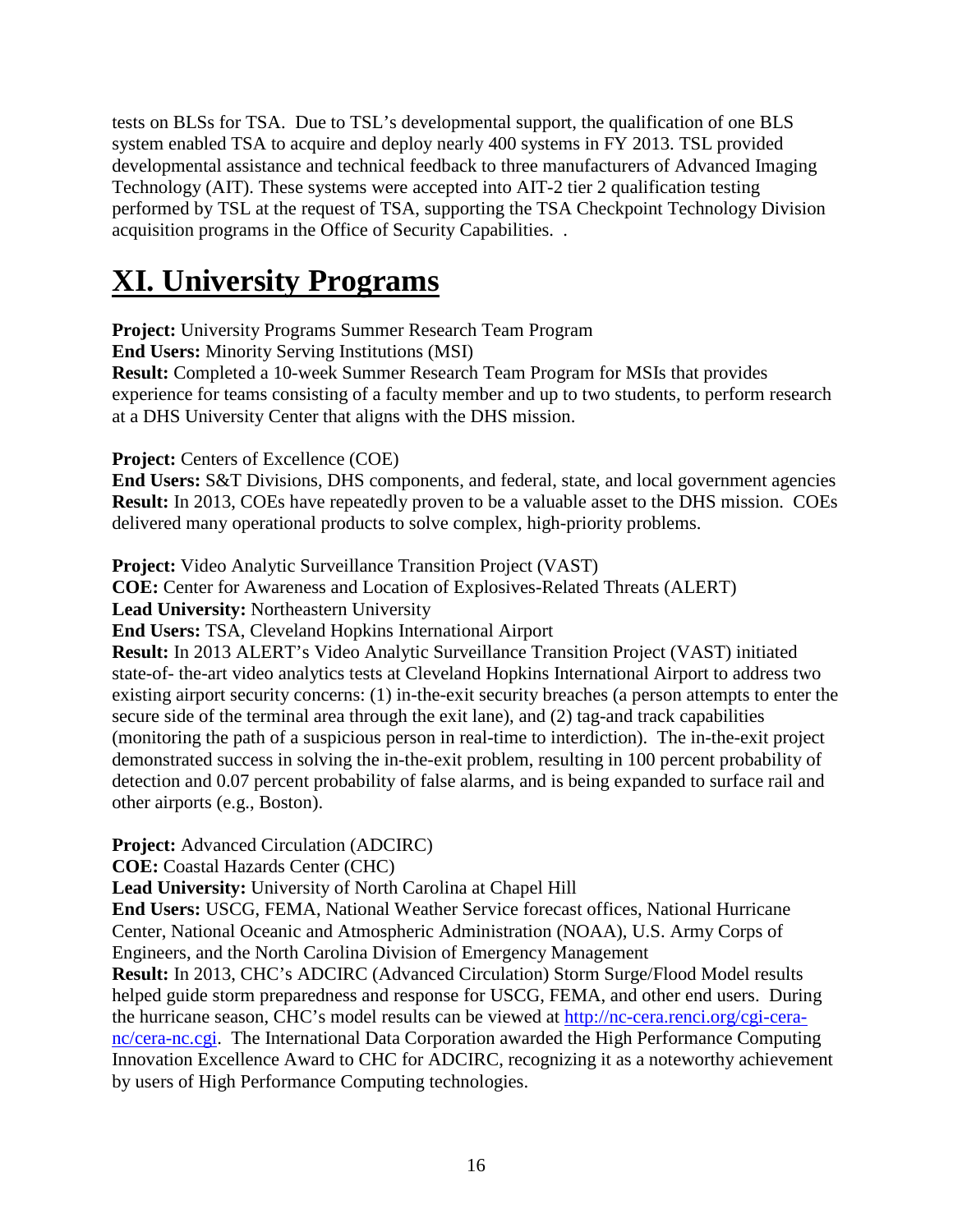**Project:** Assistant for Randomized Monitoring Over Routes (ARMOR) Technologies

**COE:** Center for Risk and Economic Analysis of Terrorism Events (CREATE)

**Lead University:** University of Southern California

**End Users:** USCG, TSA, Federal Air Marshall Services

**Result:** In 2013, CREATE established a private, spin-off company, Armorway, to continue to transition the highly successful ARMOR technologies. To establish the company, Armorway acquired commercial licenses to the ARMOR technology from the University of Southern California. The company is in the process of developing commercial extensions of the basic research software, and is developing client relationships with existing users of the software, such as the Los Angeles World Airports police at Los Angeles International Airport. The version of ARMOR developed for the USCG Port Resilience Operational Tactical Enforcement to Combat Terrorism (PROTECT) saves resources and increases productivity for USCG patrols. PROTECT was delivered to USCG, which modeled the ports of Los Angeles and Long Beach. PROTECT was accredited by USCG as an asset scheduling tool for single boats in 2013 and is now a USCG program of record.

**Project:** "The Impact on the U.S. Economy of Changes in Wait Times at Ports of Entry" **COE:** Center for Risk and Economic Analysis of Terrorism Events (CREATE)

**Lead University:** University of Southern California

**End Users:** CBP

**Result:** In April 2013, CREATE completed a study titled "The Impact on the U.S. Economy of Changes in Wait Times at Ports of Entry." In joint testimony before the House Appropriations Subcommittee on Homeland Security on April 17, 2013, CBP officials stated that this CREATE study "found that an increase or decrease in staffing at ports has an impact on wait times and, therefore, on the U.S. economy." The Fiscal 2014 Homeland Security Senate Appropriations Committee report cited this study in appropriating funds to CBP to increase the number of CBP Officers: "Initial estimates indicate that for every 1,000 additional CBP Officers, the United States can anticipate a \$2,000,000,000 increase in Gross Domestic Product. Based on the continued growth in trade and travel volume, the CBP Officer need is considerably higher." CBP provided funding to CREATE for a follow-on study, which extends the analysis to examine more aspects of wait times at more airports, including the extent to which reduced wait times not only benefit the people already traveling but also encourage more people to visit the United States.

**Project:** Coast Guard Search and Rescue Visual Analytics (cgSARVA)

**COE:** Center for Visualization and Data Analytics (CVADA)

Lead University: Purdue University

**End Users:** USCG

**Result:** USCG, in collaboration with CVADA co-lead at Purdue University, completed the verification, validation, and accreditation process for the USCG cgSARVA tool. This marks the first time that a COE-developed tool has been accredited for USCG-wide use. The formal signing was completed at USCG Headquarters by Rear Admiral Lee on April 22, 2013. USCG used cgSARVA during Superstorm Sandy to determine how to reallocate resources in light of damage caused to USCG stations in New Jersey and to prioritize the rebuilding of 14 damaged or destroyed stations.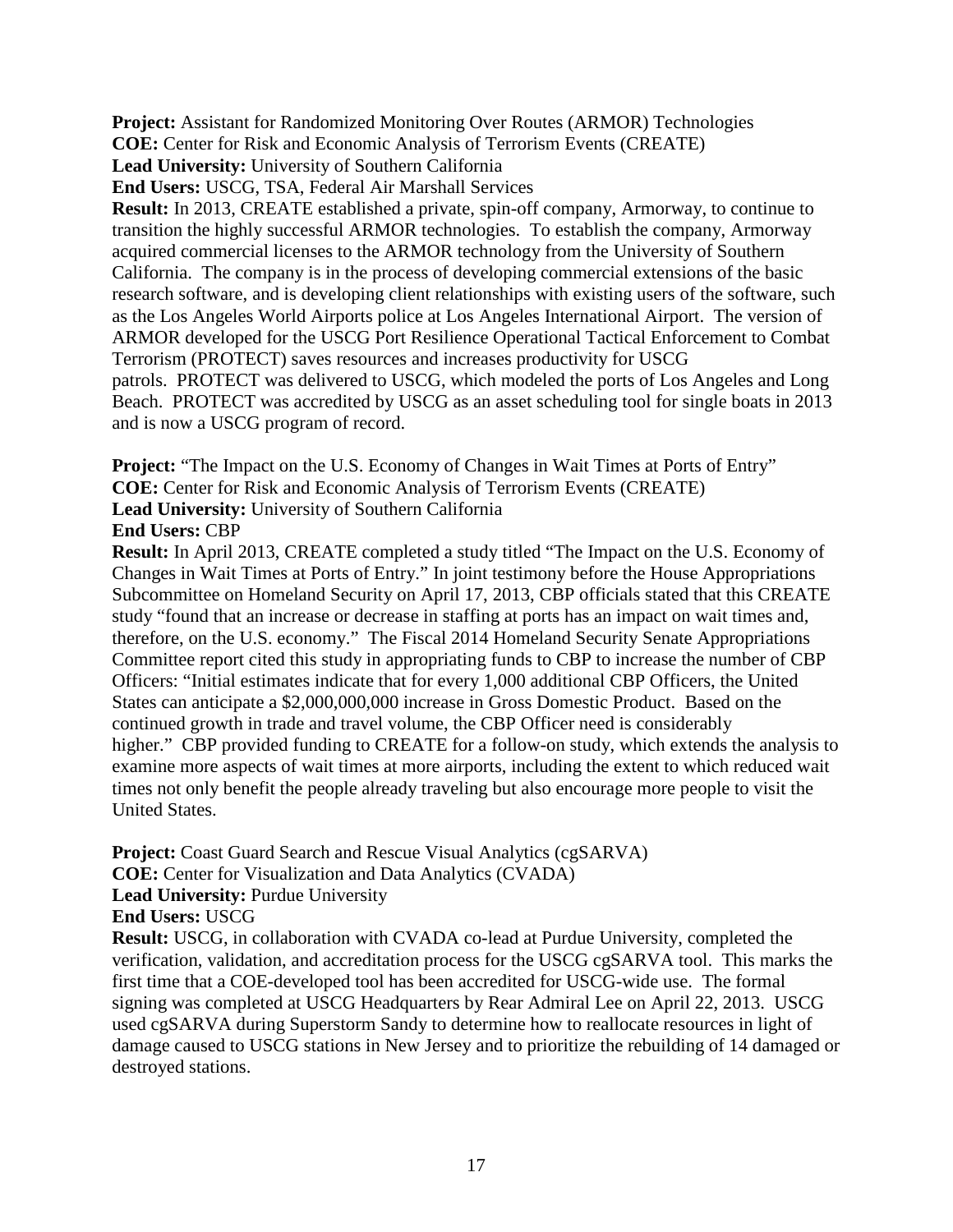**Project:** Gang Graffiti Recognition and Analysis (GARI)

**COE:** Center for Visualization and Data Analytics (CVADA)

Lead University: Purdue University

**End Users:** Indiana Department of Public Safety Division of Homeland Security, Indianapolis Metropolitan Police Department, Indiana Gang Network, Indiana Intelligence Fusion Center, Cook County Sheriff's Department, and other police departments

**Result:** CVADA's GARI system is proving useful to an increasing number of law enforcement officials. GARI enables law enforcement to track graffiti and interpret gang communications. In 2013, GARI was installed on servers at the Indiana Intelligence Fusion Center in Indianapolis, and at the Cook County Sheriff's Department in Chicago. A long term plan for maintenance and support for these sites is being developed.

**Project:** Boat Allocation Module (BAM) **COE:** Center for Visualization and Data Analytics (CVADA) **Lead University:** Rutgers University **End Users:** USCG

**Result:** The BAM project created a mathematical model that produces optimal assignments of boats or resources across the USCG boat stations to meet or almost meet station mission hour requirements. The project formalized two objectives: (a) efficiently meet the required mission hours and station requirements while staying within a given budget, and (b) minimize the budget while satisfying all of the station and mission requirements. USCG estimates savings of about \$120 million over 20 years by using BAM, developed by CVADA co-lead at Rutgers University and delivered to USCG in 2013.

**Project:** Stadium Security Tools

**COE:** Center for Visualization and Data Analytics (CVADA)

**Lead University:** Rutgers University

**End Users:** National Football League (NFL) MetLife Stadium

**Result:** On December 20, 2013, MetLife Stadium, site of the 2014 Super Bowl, became the first NFL Stadium to be granted SAFETY Act Designation and Certification. The CVADA co-lead at Rutgers University contributed to this success by providing simulation and screening tools that helped MetLife make on-scene decisions. CVADA demonstrated this tool for NFL Security and is adapting the tool for the Barclays Center, home of the Brooklyn Nets professional basketball team. CVADA-Rutgers also produced a best practices manual for stadium security operations. CVADA is also in discussions with Major League Baseball on using this tool. This accomplishment will lead to other NFL stadiums duplicating this methodology and will have a lasting effect on how NFL stadium security managers think about screening over 17 million patrons per season.

**Project:** Stevens Passive Acoustic Detection System (SPADES)

**COE:** Center for Maritime, Island and Remote and Extreme Environment Security (MIREES) **Lead University:** Stevens Institute of Technology

**End Users:** Sonardyne Inc.

**Result:** MIREES co-lead at Stevens Institute of Technology and Sonardyne Inc., a subsidiary of Sonardyne International Ltd., a British manufacturer of subsea navigation and security technologies, executed a licensing agreement for intellectual property of the MIREES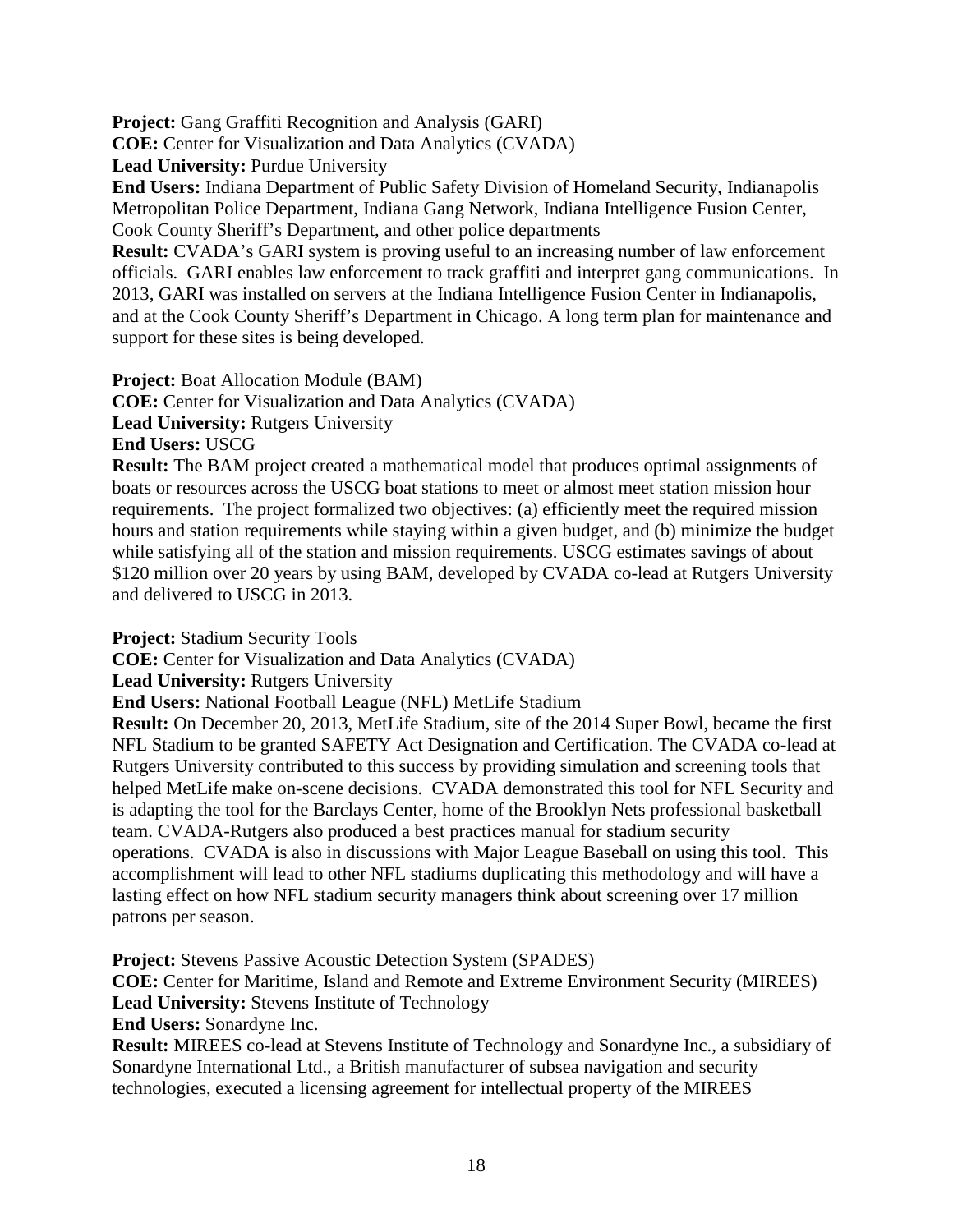SPADES. This portable, near shore and harbor surveillance system uses sound processing to detect, track, and classify vessels, swimmers, and divers to protect naval ships, ports, waterways, and high-value maritime assets from potential threats posed by divers or small vessels.

### **Project:** Sensor Data

**COE:** Center for Maritime, Island and Remote and Extreme Environment Security (MIREES) **Lead University:** Stevens Institute of Technology

**End Users:** NOAA

**Result:** Stevens Institute of Technology collaborated with NOAA, which used MIREES data to help monitor critical waterway activities in the New York Harbor. The data was collected by MIREES's new ocean current meter that provided enhanced real-time information to mariners traveling halfway between the Verrazano Narrows Bridge and Manhattan, the primary navigation route into New York and New Jersey ports. NOAA used the sensor data in its Physical Oceanographic Real-Time System (PORTS®) system, which delivers real-time environmental observations, forecasts, and other geospatial information to mariners in 21 major U.S. harbors. MIREES is a partner in the NOAA-led U.S. Integrated Ocean Observing System (IOOS®).

**Project:** Botulism Subject Matter Expertise

**COE:** National Center for Food Protection and Defense (NCFPD)

Lead University: University of Minnesota

**End Users:** New Zealand industry partner

**Result:** In August 2013, an NCFPD industry partner headquartered in New Zealand experienced a major market disruption in the form of potential botulism contamination of New Zealand milk products. Dairy product exports represent a large portion of New Zealand's gross domestic product, and any disruption has the potential to cause significant economic damage to the industry and economy. NCFPD's principal botulinum researcher, a global expert on botulinum neurotoxin, traveled to New Zealand and gave technical advice and interpreted laboratory results. This COE technical support allowed New Zealand to continue exporting milk. The professional networks created and supported by NCFPD provide strategic advantages for industry and federal partners when faced with public and private sector challenges.

**Project:** EMCAPS 2.0 (Electronic Mass Casualty Assessment and Planning Scenarios) **COE:** National Center for the Study of Preparedness and Catastrophic Event Response (PACER) Lead University: Johns Hopkins University

**End Users:** First responders, emergency planners, emergency rooms, and other disaster response agencies

**Result:** In 2013, PACER released EMCAPS 2.0, a web-based software tool that estimates the number and type of casualties that could result from 11 different disasters, including an improvised explosive device, food contamination, toxic gas release, and pandemic. This tool is available at [www.pacerapps.org.](http://www.pacerapps.org/) Users must register and set up an account profile before gaining access to the application.

#### **Project:** Surge App

**COE:** National Center for the Study of Preparedness and Catastrophic Event Response (PACER) **Lead University:** Johns Hopkins University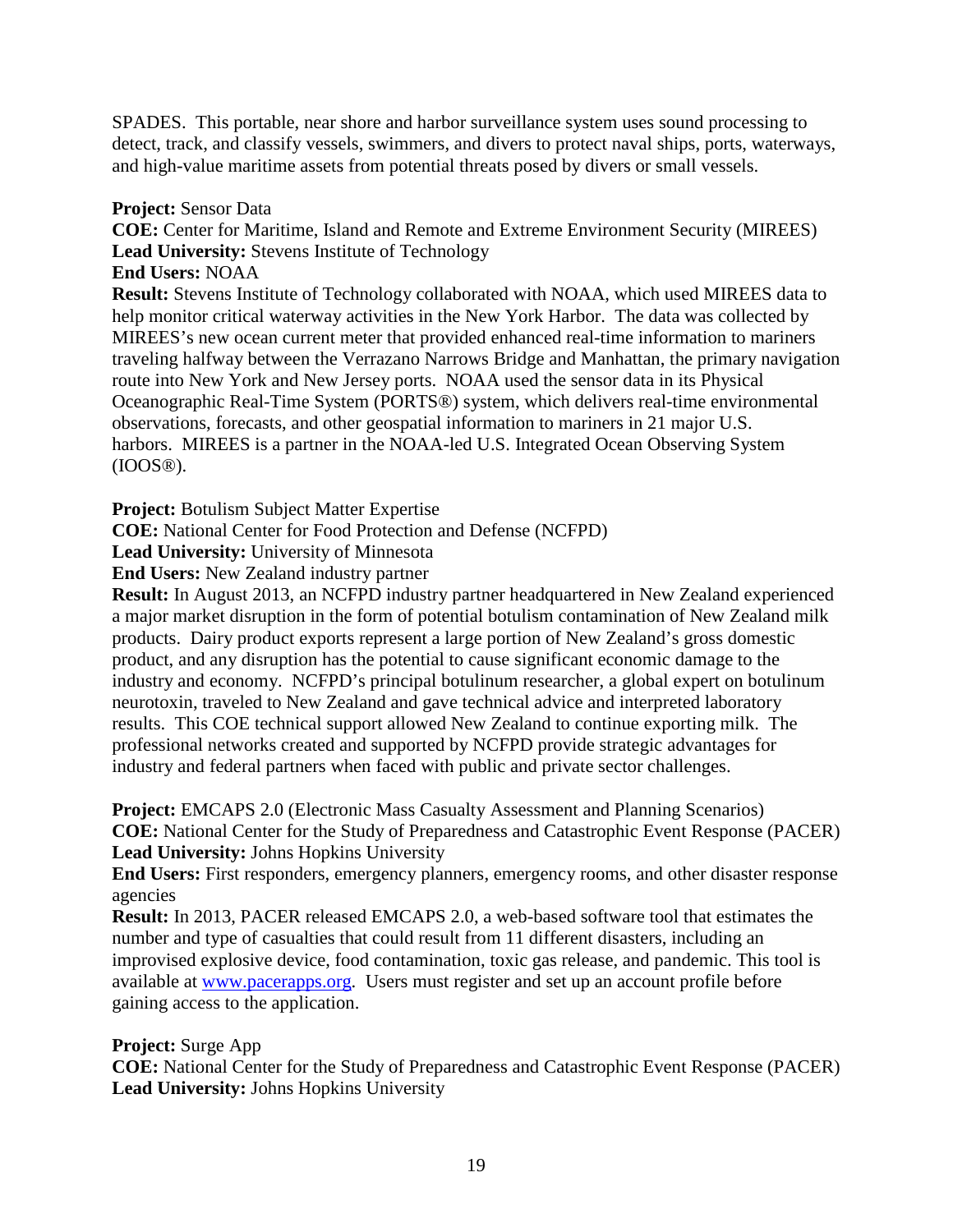**End Users:** Emergency planners, medical centers, emergency rooms, and other disaster response agencies

**Result:** Surge helps medical facilities determine their facility's surge capacity and the impact of various surge responses. The Surge app simulates bed needs, the efficient movement of patients to open beds, discharge planning, and other steps to increase bed capacity for disaster patients. This tool is available at [www.pacerapps.org.](http://www.pacerapps.org/) Users must register and set up an account profile before gaining access to the application.

### **Project:** FluCast App

**COE:** National Center for the Study of Preparedness and Catastrophic Event Response (PACER) Lead University: Johns Hopkins University

**End Users:** Hospital emergency departments, infectious disease experts, and health departments **Result:** FluCast helps hospital emergency departments, infectious disease experts, and health departments estimate the number of flu patients a specific hospital is likely to see in a given week based on the hospital's historical data and data collected by Google Flu Trends. FluCast gives advanced warning of potential flu case loads, enabling hospitals and medical institutions to prepare. This tool is available at [www.pacerapps.org.](http://www.pacerapps.org/) Users must register and set up an account profile before gaining access to the application.

**Project:** Transnational Illicit Trafficking (TransIT)

**COE:** National Consortium for the Study of Terrorism and Responses to Terrorism (START) **Lead University:** University of Maryland

**End Users:** DHS Domestic Nuclear Detection Office

**Result:** START delivered the TransIT geospatial tool to the Domestic Nuclear Detection Office. TransIT marries the latest geospatial analysis techniques with data on adversary behavior in order to identify trafficking "chokepoints" where enforcement and detection resources can be most productive. This tool has been applied to modeling potential illicit movement of radiological/nuclear materials by transnational criminal organizations working on behalf of terrorists into the United States through Central America and the Caribbean Basin. START is now developing the tool for broader utility for potential customers (e.g., CBP, TSA, USCG, ICE, I&A) to consider both other geographical locations and contraband.

**Project:** AgConnect

**COE:** National Center for Zoonotic and Animal Disease Defense (ZADD) **Lead University:** Texas A&M University

**End Users:** USDA Center for Epidemiology and Animal Health, USDA State Animal Health Officials, agricultural producers

**Result:** In 2013, five major agricultural producers partnered with ZADD co-lead Texas A&M University to pilot a system of IT applications called AgConnect. The partnership is a novel public-private arrangement to develop, test, and diffuse technologies that protect livestock and poultry production in emergencies. ZADD's AgConnect suite of web-based and mobile IT applications provide critical real-time information to all components within the agricultural community, from producers to federal agencies.

**Project:** Centers of Excellence Education of the Next Generation of Homeland Security Professionals